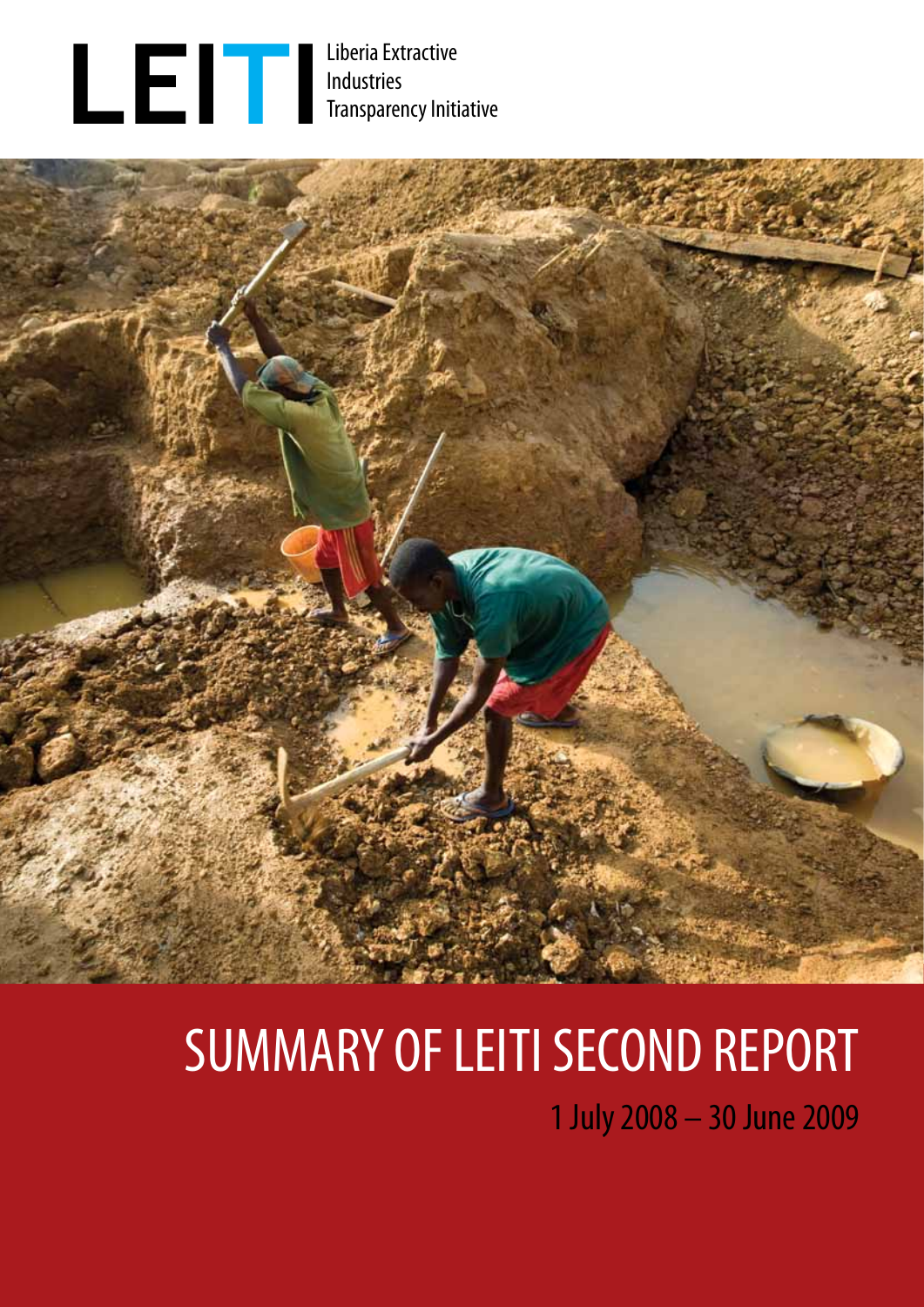# **LEITI MULTI-STAKEHOLDERS STEERING GROUP**

# **Government of Liberia**

- 1. Ministry of Finance Chair
- 2. Ministry of Lands, Mines & Energy Co-chair
- 3. Ministry of Internal Affairs (MIA)
- 4. Forestry Development Authority (FDA)
- 5. National Oil Company of Liberia(NOCAL)
- 6. Liberia Reconstruction & Development Committee (LRDC)

# **National Legislature**

1. The Liberian Senate 2. The Honorable House of Representatives

# **Civil Society Organizations**

- 1. Publish What You Pay (PWYP) 2. Liberia National Bar Association (LNBA)
- 3. National Traditional Council of Liberia (NTCL)
- 4. Miners & Brokers Association

# **Private Sector**

- 1. ArcelorMittal
- 2. AmLib
- 3. Oranto Petroleum
- 4. Liberia Timber Association (LTA)

# **Development Partners**

- 1. World Bank (WB)
- 2. International Monetary Fund (IMF)
- 3. United Nations Development Program (UNDP)
- 4. UK's Development for International Development(DFID)
- 5. United States Agency for International Development (USAID)
- 6. United Nations Mission in Liberia (UNMIL)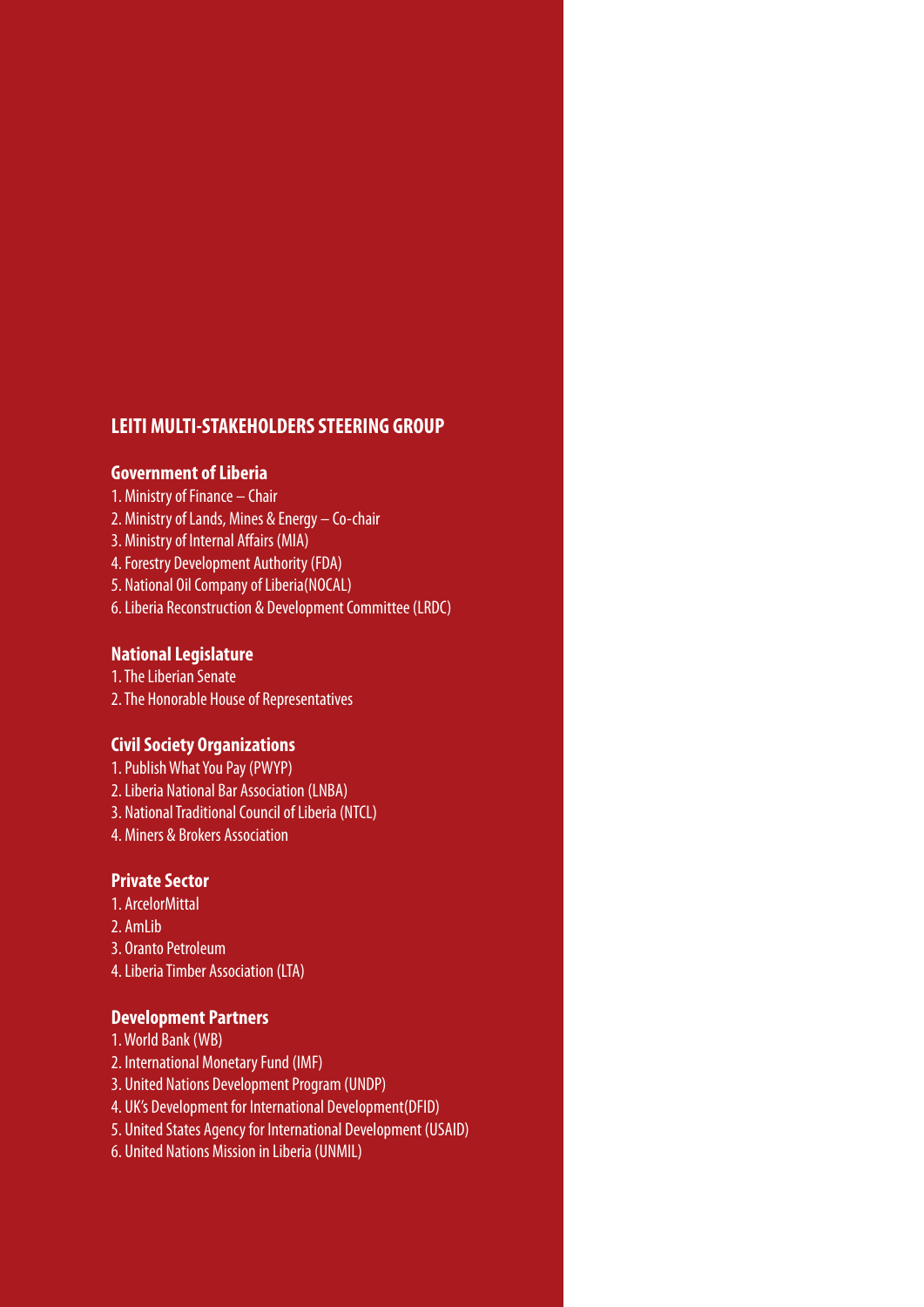# **I. NARRATIVE**

#### BACKGROUND

The Liberia Extractive Industries Transparency Initiative (LEITI) was established in 2007 through a Government of Liberia policy paper signed by President Ellen Johnson-Sirleaf for the purpose of implementing the Criteria and Principles of Extractive Industries Transparency Initiative (EITI). The EITI (www.eittransparency.org) is a global standard implemented at a national level which seeks to promote transparency in the extractive industries of resource-rich countries by regular publication of (1) all material payments to the host government by extractive companies and (2) all material revenues received by the government from the extractive companies. The publication and wide dissemination of payments and revenues data empower the public with credible information about the financial flows from the extractive sector, which in turns generates public interest and demand that the reported revenues are in an accountable, prudent and equitable manner.

LEITI covers four sectors: (1) Mining (2) Oil (3) Forestry, and (4) Agriculture. Although forestry and agriculture are not covered by the EITI as part of the international standard, Liberia has included these sectors in the scope of its EITI program based on national experiences regarding past activities and operations in these sectors.

#### Annual EITI Reports

In keeping with the Criteria of EITI, which require regular publication of payment and revenue data in the mining, oil and gas sectors, LEITI is required by law to publish, annually and on a disaggregated basis, EITI Reports containing payments and revenues data regarding all four covered sectors. The 1st EITI Report of LEITI was launched and published in February 2009. The 2nd EITI Report, the summary of which is contained herein, therefore builds on the 1st EITI Report and also represents a continuation of the regular annual reporting of figures of payments and revenues with respect to operations of mining, oil, forestry and agriculture companies in Liberia.

#### KEY DATA OF 2ND LEITI REPORT

The 2nd EITI Report of Liberia was published on February 18, 2010. The Report was prepared by a British firm of chartered accountants called Moore Stephens LLP who, as independent Administrator of LEITI, received, collated and reconciled (1) payments data supplied by Sixty-four (64) of Seventy – one (71) companies, including eight (8) brokers and dealers, and (2) revenues data supplied by five  $(5)$  agencies of Government, including the Ministry of Finance and the National Oil Company (NOCAL). The receipt, collating and reconciliation of the data took a total of over three months, beginning November 1, 2009 and ending February 12, 2010.

According to the full 2nd Report, total payments and revenues declared before reconciliation amounted to US\$32,391,137.00 as payments and US\$50,300,746.00 as revenues. The declared data were investigated and reconciled using, where appropriate, source documents including actual receipts. Based on the result of the reconciliation conducted, the Reconciler confirmed that a total of US\$35,280,234.00 was indeed paid by mining, oil, forestry and agriculture companies (including a few diamond and gold dealers and brokers) as taxes, royalties, rental, administrative fees, and other contributions to the Government, while the Government indeed received the amount of US\$35,425,230.00. Comparison of the data shows that the Government received a total of US\$144,955 (0.04% of the total amount declared by the Government agencies) over and beyond what was substantiated as paid by the companies. The difference resulted from two main causes. The first cause is that four companies declared paying certain amounts to government, but they failed to substantiate their declared payments. The second major cause is the fact that seven companies did not submit payment data to the LEITI independent administrators, although the Government proved that it indeed received payments from the said companies. Hence, the Report contained the proved revenues declared by the Government, but no corresponding data for payments. The LEITI has fined those companies that failed to report. In launching the 2nd LEITI Report, the Chairperson of the LEITI, who is also the Minister of Finance of Liberia, Honorable Augustine K. Ngafuan announced that in "keeping with the LEITI Act and the LEITI regulation #001/11/09 published November 25 & 27, 2009, all delinquent companies such as Olam Liberia Ltd., S & Z Corporation, Subseas Resources DMCC, Fundy Minerals, Precious Minerals, etc are hereby fined US\$1,000.00 to be paid into the coffers of the Government of Liberia within the next ten (10) days. Otherwise they will be banned from operating in the various sectors".

#### FULL LEITI REPORT

The full text of the LEITI Report can be obtained from the Offices of the LEITI on the 4th Floor of the Ministry of Finance Building, Broad Street, Monrovia, Liberia, and from the LEITI's website: www.leiti.org.lr.

#### Percentage Contribution by Sectors

Of the four sectors covered by the Report, the agriculture sector made the highest payment to the Government during the fiscal period July 1, 2008- June 30, 2009. The payments made by the Agriculture Sector amounted to US\$18.3 Million which represents 51.54% of total revenue received from the four (4) sectors. The second highest contributor was the Mining Sector which made a total payment of US\$10.82 Million dollars or 30.53%. The total payments made by the Oil Sectors amounted to US\$4.46 million dollars or 12.60% while that of the Forestry Sector was 1.89 million or 5.33%.

Launching the report, Honorable Augustine K. Ngafuan said "the 2nd LEITI Report represents a significant milestone in the implementation of EITI in Liberia and the world at large because it is the first EITI Report to include the disclosure of payments by agriculture concessionaires".

#### UNRESOLVED DISCREPANCIES

The independent Administrator, Moore Stephens worked to resolve all material discrepancies observed between the initial payment and revenues data declared. However, the Report contains a few unresolved discrepancies and two (2) significant unresolved discrepancies between payments reported by companies and revenues reported by Government. The minor discrepancies involve four (4) companies, and these obviously appear to have resulted from aggregation and lack of receipts for very small payments. One of the two significant unresolved discrepancies contained in the Report was the amount of US\$95,253.00 representing different tax kind that Cocopa Rubber Company reported but failed to substantiate despite several requests for proof. The second material unresolved discrepancy involves Subseas Resources DMCC, whom according to documents transferred her minerals rights to Ocean Bottom Resources West Africa Inc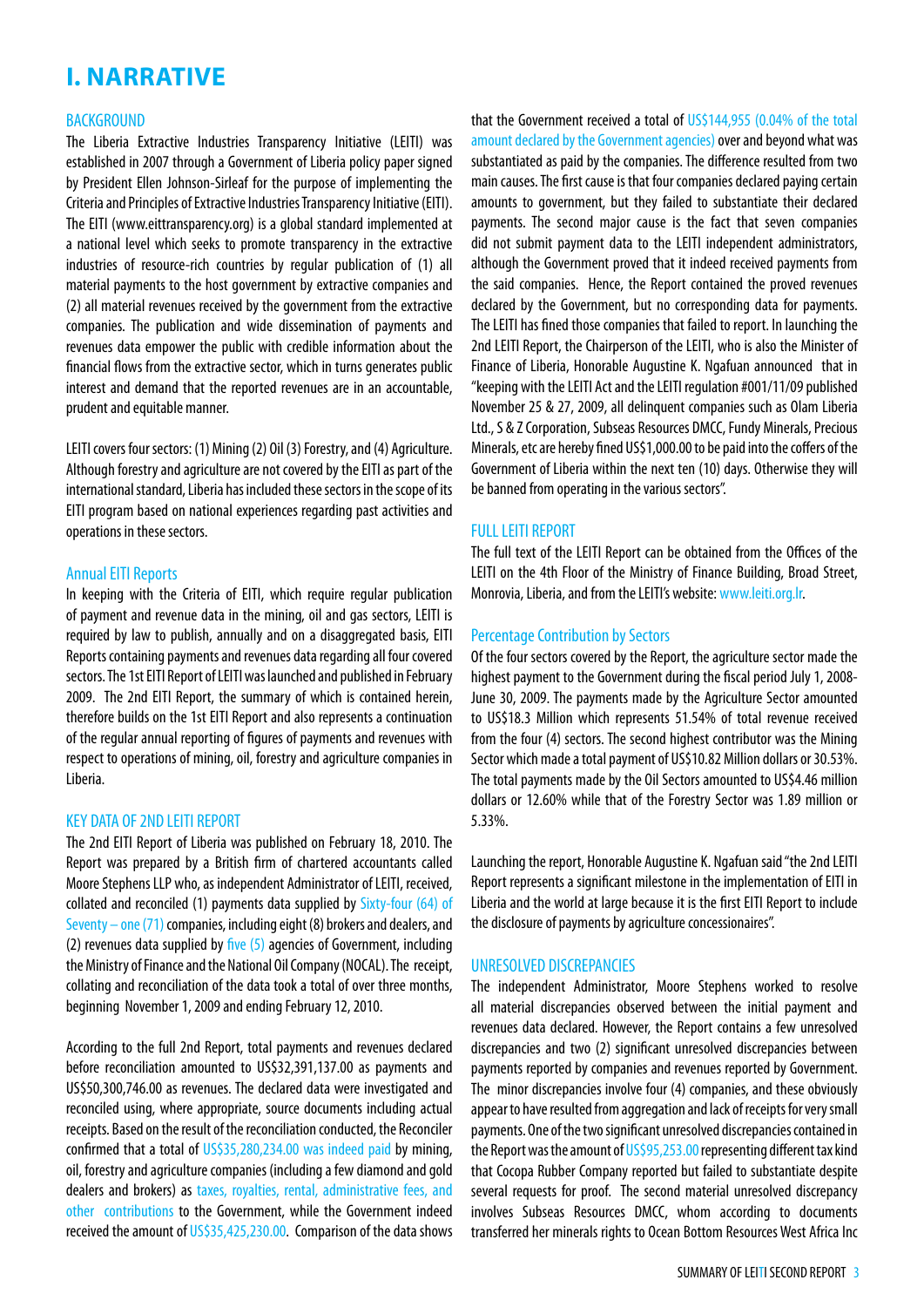on November 26, 2008. Subseas made payments of US\$127,235.00 to the Government of Liberia prior to the transfer of its mineral rights to Ocean Bottom Resources. The Government reported and substantiated receiving the Subseas payments, but Subseas did not submit any data during the reporting. Hence, the proven revenues received and reported by the Government did not have any reported corresponding payments.

#### SUMMARY OF FULL LEITI REPORT

This Summary of the 2nd LEITI Report is aimed at providing a comprehensive

and comprehensible account of the figures and observations contained in the full 2nd LEITI Report of 112 pages. The Summary Report separately captures payment and revenues data reported for each of the four sectors covered by the LEITI, namely, forestry, mining, agriculture, and oil. The Summary Report is meant to make the main contents of the Second LEITI Report accessible, comprehensible, and user friendly. In case of doubt or for further details, please consult the full report, which is available at the Offices of the LEITI and at its website: www.leiti.org.lr.

# **OIL SECTOR**

|                                      |                | <b>Anadarko Group</b> |                             | <b>Oranto Petroleum Company</b> |            |                             |  |
|--------------------------------------|----------------|-----------------------|-----------------------------|---------------------------------|------------|-----------------------------|--|
| <b>Taxes/Revenue</b>                 |                | <b>GOL</b>            |                             |                                 | GOL        |                             |  |
|                                      | <b>Company</b> | <b>MOF</b>            | <b>NOCAL</b><br>(Regulator) | <b>Company</b>                  | <b>MOF</b> | <b>NOCAL</b><br>(Regulator) |  |
| <b>Surface Rental</b>                | 293,250.00     |                       | 293,250.00                  | 194,358.57                      |            | 194,358.57                  |  |
| Hydrocarbon Development Fund         | 375,000.00     |                       | 375,000.00                  |                                 |            |                             |  |
| <b>Annual Training</b>               | 300,000.00     |                       | 300,000.00                  | 200,000.00                      |            | 200,000.00                  |  |
| Social Welfare Contribution          | 450,000.00     |                       | 450,000.00                  | 300,000.00                      |            | 300,000.00                  |  |
| <b>Contribution UL Department</b>    | 225,000.00     |                       | 225,000.00                  | 150,000.00                      |            | 150,000.00                  |  |
| <b>Other Administrative Payments</b> | 5.97           | 5.97                  |                             |                                 |            |                             |  |
| <b>Business Registration</b>         | 900.00         | 900.00                |                             | 900.00                          | 900.00     |                             |  |
| Article of Incorperation             | 500.00         | 500.00                |                             | 20.00                           | 20.00      |                             |  |
| Operation/Professional Lincense      | 62.69          | 62.69                 |                             | 62.69                           | 62.69      |                             |  |
| <b>Subtotal</b>                      | 1,644,718.66   | 1,462.69              | 1,643,250.00                | 845,341.26                      | 982.69     | 844,358.57                  |  |
| <b>TOTAL</b>                         | 1,644,718.66   | 1,644,718.66          |                             | 845,341.26                      |            | 845,341.26                  |  |

|                                        |                | <b>IRSLE</b> |                             | <b>Broadway Consolidated</b><br>PLC. |                             | <b>NOCAL</b>                                   |            |              |
|----------------------------------------|----------------|--------------|-----------------------------|--------------------------------------|-----------------------------|------------------------------------------------|------------|--------------|
| Taxes/Revenue                          |                | GOL          |                             |                                      |                             | <b>NOCAL</b>                                   | <b>GOL</b> |              |
|                                        | <b>Company</b> | <b>MOF</b>   | <b>NOCAL</b><br>(Regulator) | <b>Company</b>                       | <b>NOCAL</b><br>(Regulator) | (As an<br><b>Operating</b><br><b>Company</b> ) | <b>UL</b>  | <b>MOF</b>   |
| <b>Surface Rental</b>                  | 34,159.27      |              | 34,159.27                   | 100,000.00                           | 100,000.00                  | 814,572.15                                     |            | 814,572.15   |
| Hydrocarbon Development Fund           | 50,000.00      |              | 50,000.00                   |                                      |                             |                                                |            |              |
| <b>Annual Training</b>                 |                |              |                             |                                      |                             | 75,000.00                                      |            | 75,000.00    |
| Social Welfare Contribution            |                |              |                             |                                      |                             |                                                |            |              |
| <b>Contribution UL Department</b>      |                |              |                             | 50,000.00                            | 50,000.00                   | 600,000.00                                     | 600,000.00 |              |
| Oil License                            | 75,000.00      |              | 75,000.00                   |                                      |                             |                                                |            |              |
| <b>Business Registration</b>           | 62.69          | 62.69        |                             |                                      |                             |                                                |            |              |
| Article of Incorperation               | 17.91          | 17.91        |                             |                                      |                             |                                                |            |              |
| <b>Operation/Professional Lincense</b> | 62.69          | 62.69        |                             |                                      |                             |                                                |            |              |
| <b>Vehicle Registration</b>            | 96.00          | 96.00        |                             |                                      |                             | 516.00                                         |            | 516.00       |
| Personal Income                        |                |              |                             |                                      |                             | 171,138.44                                     |            | 171,138.44   |
| <b>Subtotal</b>                        | 159,398.56     | 239.29       | 159,159.27                  | 150,000.00                           | 150,000.00                  | 1,661,226.59                                   | 600,000.00 | 1,061,226.59 |
| <b>TOTAL</b>                           | 159,398.56     |              | 159,398.56                  | 150,000.00                           | 150,000.00                  | 1,661,226.59                                   |            | 1,661,226.59 |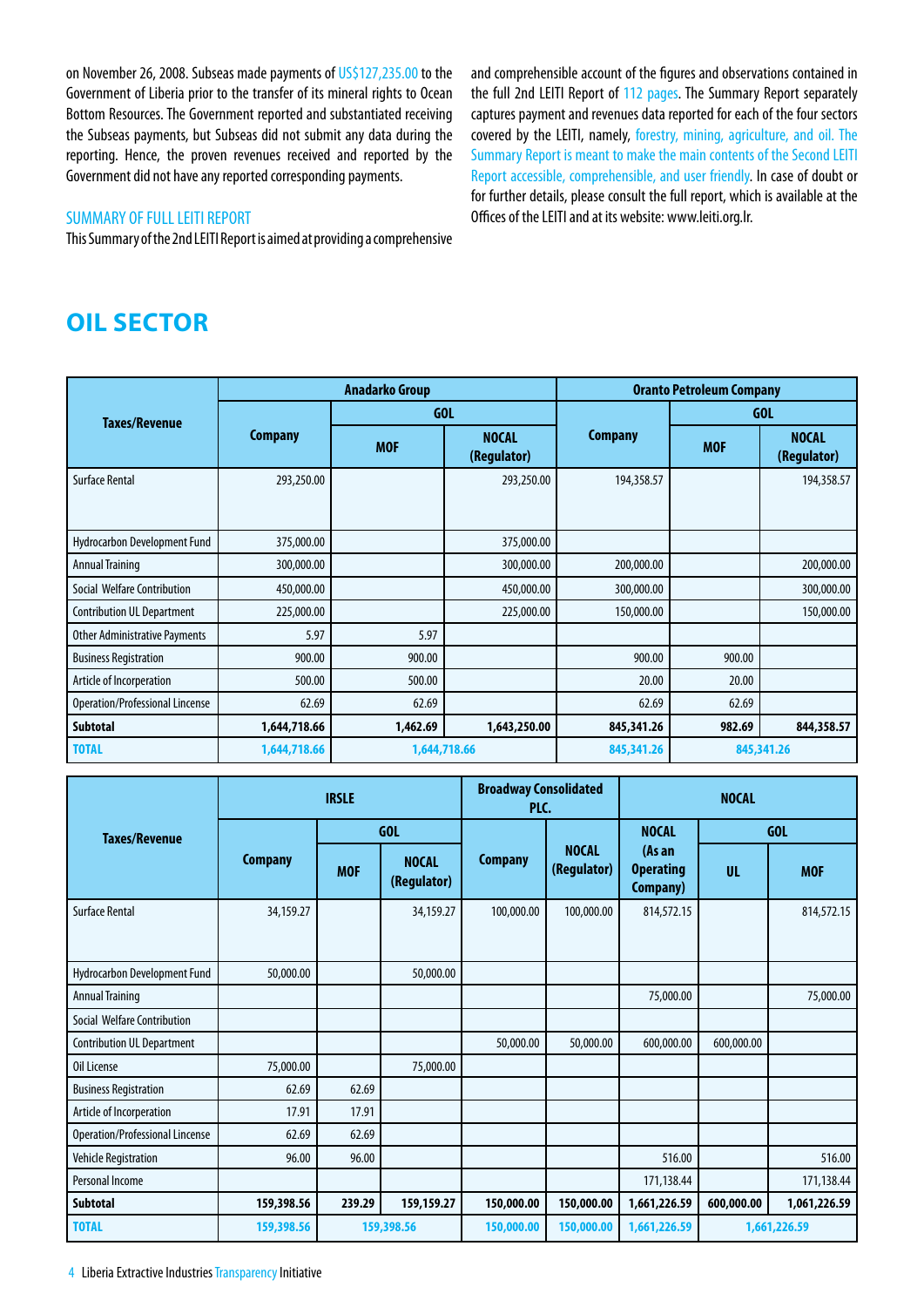# **agriculture sector**

| <b>Taxes/Revenue</b>                   | <b>Salala Rubber Company</b> |              | <b>Firestone Liberia</b> |               |  |
|----------------------------------------|------------------------------|--------------|--------------------------|---------------|--|
|                                        | <b>Company</b>               | <b>MOF</b>   | <b>Company</b>           | <b>MOF</b>    |  |
| Corporate Profits Turnover Tax         | 438,626.81                   | 438,626.81   | 4,058,807.00             | 4,058,807.00  |  |
| <b>County Contributon</b>              |                              |              | 75,000.00                | 75,000.00     |  |
| <b>Contribution to UL Department</b>   |                              |              | 50,000.00                | 50,000.00     |  |
| Import Levy                            | 10,762.74                    | 10,762.74    | 67,822.89                | 67,822.89     |  |
| <b>Surface Rental</b>                  | 1,200.00                     | 1,200.00     | 237,980.00               | 237,980.00    |  |
| <b>ECOWAS Trade Levy (ETL)</b>         | 2,154.40                     | 2,154.40     | 213,546.27               | 213,546.27    |  |
| Dividend to GOL                        | 2,400,000.00                 | 2,400,000.00 |                          |               |  |
| <b>Excise Tax</b>                      |                              |              | 100.00                   | 100.00        |  |
| <b>Customs Duty</b>                    |                              |              | 44,635.37                | 44,635.37     |  |
| <b>Customs Users Fee</b>               | 52,843.69                    | 52,843.69    | 251,737.92               | 251,737.92    |  |
| <b>Export Tax</b>                      | 200.00                       | 200.00       |                          |               |  |
| <b>Vehicle Registraton</b>             | 22,123.00                    | 22,123.00    | 98,321.00                | 98,321.00     |  |
| <b>Driver License</b>                  | 2,385.00                     | 2,385.00     | 2,775.00                 | 2,775.00      |  |
| <b>Resident Permit</b>                 | 1,550.00                     | 1,550.00     | 4,750.00                 | 4,750.00      |  |
| <b>Work Permit</b>                     | 2,550.00                     | 2,550.00     | 11,350.00                | 11,350.00     |  |
| <b>Business Registration</b>           | 1,300.00                     | 1,300.00     | 900.00                   | 900.00        |  |
| Personal Income                        | 274,669.34                   | 274,669.34   | 4,608,287.50             | 4,608,287.50  |  |
| Withholdings on rent and lease         | 1,050.00                     | 1,050.00     |                          |               |  |
| <b>Professional Services</b>           | 25,238.13                    | 25,238.13    | 294,122.35               | 294,122.35    |  |
| <b>Service Contract</b>                |                              |              | 22,303.78                | 22,303.78     |  |
| <b>Fire Safety</b>                     |                              |              | 811.94                   | 811.94        |  |
| <b>Other Administrative Payments</b>   | 22.39                        | 22.39        | 11.94                    | 11.94         |  |
| <b>Operation/Professional Lincense</b> | 62.69                        | 62.69        | 487.69                   | 487.69        |  |
| <b>TOTAL</b>                           | 3,236,738.19                 | 3,236,738.19 | 10,043,750.65            | 10,043,750.65 |  |

| <b>Taxes/Revenue</b>                   |                | <b>Novel Liberia Inc</b> | <b>Equatorial Biofuels (Lib) Inc</b> |            | <b>Libinc Oil Palm Inc.</b> |            |
|----------------------------------------|----------------|--------------------------|--------------------------------------|------------|-----------------------------|------------|
|                                        | <b>Company</b> | <b>MOF</b>               | <b>Company</b>                       | <b>MOF</b> | <b>Company</b>              | <b>MOF</b> |
| Import Levy                            | 113.80         | 113.80                   |                                      |            |                             |            |
| Article of Incorperation               | 50.00          | 50.00                    |                                      |            |                             |            |
| Vehicle Registraton                    | 529.00         | 529.00                   | 282.00                               | 282.00     |                             |            |
| <b>Driver License</b>                  | 90.00          | 90.00                    |                                      |            |                             |            |
| <b>Resident Permit</b>                 | 325.00         | 325.00                   | 350.00                               | 350.00     |                             |            |
| <b>Work Permit</b>                     | 450.00         | 450.00                   |                                      |            |                             |            |
| <b>Business Registration</b>           | 1,800.00       | 1,800.00                 | 900.00                               | 900.00     |                             |            |
| Personal Income                        | 7,665.14       | 7,665.14                 |                                      |            |                             |            |
| <b>GOL Fines</b>                       | 680.18         | 680.18                   |                                      |            |                             |            |
| <b>Operation/Professional Lincense</b> | 125.37         | 125.37                   | 62.69                                | 62.69      | 62.69                       | 62.69      |
| <b>TOTAL</b>                           | 11,828.49      | 11,828.49                | 1,594.69                             | 1,594.69   | 62.69                       | 62.69      |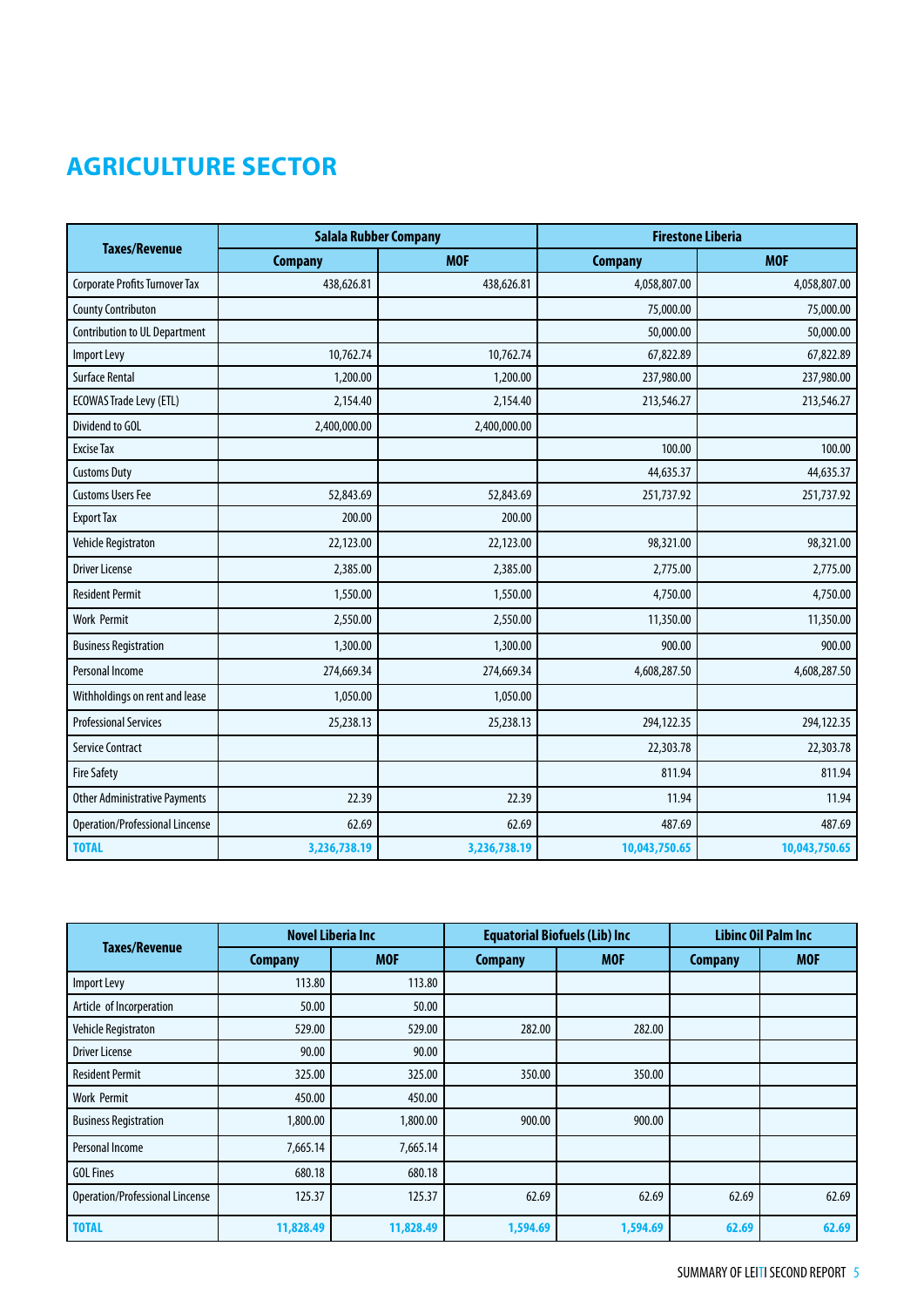|                                              | Liberia Agriculture Co. |              | <b>Cavalla Rubber Company</b> |            | Cocopa         |            |
|----------------------------------------------|-------------------------|--------------|-------------------------------|------------|----------------|------------|
| <b>Taxes/Revenue</b>                         | <b>Company</b>          | <b>MOF</b>   | <b>Company</b>                | <b>MOF</b> | <b>Company</b> | <b>MOF</b> |
| <b>Corporate Profits Tax/Turnover</b><br>Tax | 3,415,185.73            | 3,415,185.73 | 108,191.79                    | 108,191.79 | 55,788.04      |            |
| <b>Import Levy</b>                           | 12,205.15               | 18,278.83    | 28,739.87                     | 28,746.34  | 507.91         | 507.91     |
| <b>Surface Rental</b>                        | 4,881.00                | 4,881.00     | 10,000.00                     | 10,000.00  | 1,500.00       | 1,500.00   |
| <b>ECOWAS Trade Levy (ETL)</b>               | 1,823.00                | 1,823.00     | 2,387.74                      | 2,387.74   | 219.15         | 219.15     |
| <b>Customs Users Fee</b>                     | 93,258.30               | 93,258.30    |                               |            | 294.42         | 294.42     |
| <b>Export Tax</b>                            | 300.00                  | 300.00       | 16,675.00                     | 16,675.00  |                |            |
| <b>Vehicle Registraton</b>                   | 20,694.00               | 20,694.00    | 3,123.00                      | 3,123.00   |                |            |
| <b>Driver License</b>                        |                         |              | 180.00                        | 180.00     | 490.00         |            |
| <b>Resident Permit</b>                       | 2,000.00                | 2,000.00     | 150.00                        | 150.00     | 75.00          |            |
| <b>Work Permit</b>                           |                         |              |                               |            |                |            |
| <b>Business Registration</b>                 | 1,350.00                | 1,350.00     | 900.00                        | 900.00     | 900.00         |            |
| <b>Personal Income</b>                       | 692,999.26              | 692,999.26   | 306,226.40                    | 306,226.40 | 28,121.48      | 28,121.48  |
| Non-Resident                                 | 145,096.30              | 145,096.30   |                               |            |                |            |
| Withholdings on rent and lease               | 3,445.68                | 3,445.68     |                               |            |                |            |
| <b>Professional Services</b>                 | 35,581.60               | 35,581.60    |                               |            | 38,000.00      |            |
| <b>Service Contract</b>                      | 749.07                  | 749.07       |                               |            |                |            |
| <b>Fire Safety</b>                           | 325.00                  | 325.00       |                               |            |                |            |
| <b>Other Administrative Payments</b>         |                         |              | 8.96                          | 8.96       |                |            |
| <b>GOL Fines</b>                             |                         |              | 21,854.90                     | 21,854.90  |                |            |
| <b>Operation/Professional Lincense</b>       | 125.37                  | 125.37       |                               |            | 62.69          | 62.69      |
| <b>TOTAL</b>                                 | 4,430,019.46            | 4,436,093.14 | 498,437.66                    | 498,444.13 | 125,958.69     | 30,705.65  |

# **Mining sector**

|                                        | <b>Alex Steward Assayers Ltd.</b> |            |                | <b>Bukon Jedeh Resources Inc.</b> | <b>African Aura Resources</b> |            |
|----------------------------------------|-----------------------------------|------------|----------------|-----------------------------------|-------------------------------|------------|
| Taxes/Revenue                          | <b>Company</b>                    | <b>MOF</b> | <b>Company</b> | <b>MOF</b>                        | <b>Company</b>                | <b>MOF</b> |
| Class (A, B, C) License                |                                   |            | 5,000.00       | 5,000.00                          |                               |            |
| <b>Surface Rental</b>                  |                                   |            | 22,816.27      | 22,816.27                         |                               |            |
| <b>Business Registration</b>           |                                   |            | 900.00         | 900.00                            | 962.69                        | 962.69     |
| <b>Operation/Professional Lincense</b> |                                   |            | 62.69          | 62.69                             | 62.69                         | 62.69      |
| Vehicle Registraton                    |                                   |            | 324.00         | 324.00                            | 324.00                        | 324.00     |
| <b>Resident Permit</b>                 |                                   |            | 25.00          | 25.00                             |                               |            |
| Personal Income                        | 11,894.22                         | 11,894.22  | 7,245.55       | 7,245.55                          | 30,794.12                     | 30,794.12  |
| <b>Exploration License Fees</b>        |                                   |            |                |                                   |                               |            |
| <b>Work Permit</b>                     |                                   |            | 400.00         | 400.00                            |                               |            |
| <b>TOTAL</b>                           | 11,894.22                         | 11,894.22  | 36,773.51      | 36,773.51                         | 32,143.50                     | 32,143.50  |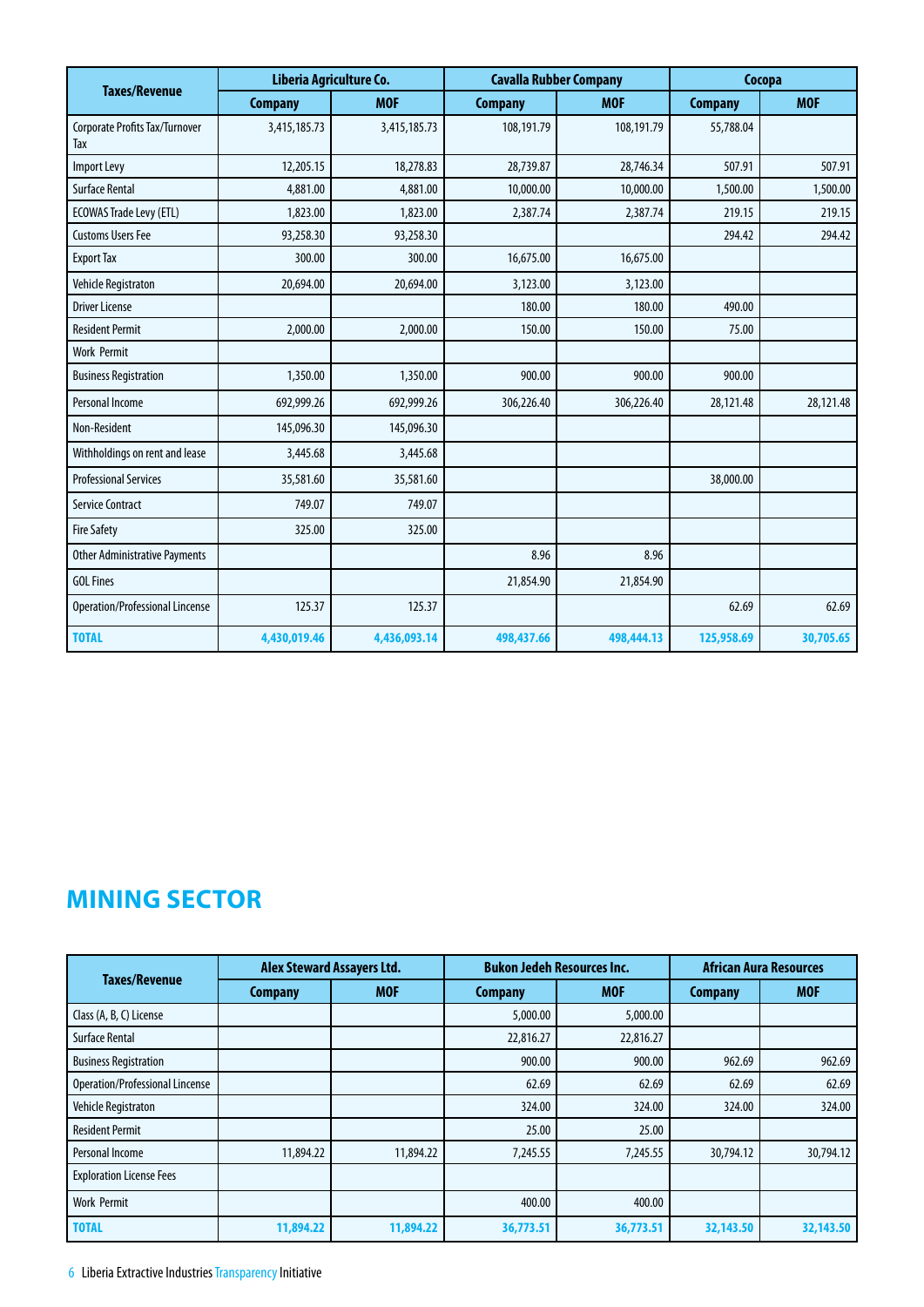|                                                    | <b>AmLib United Minerals Inc.</b> |            | <b>ArcelorMittal</b> |              |  |
|----------------------------------------------------|-----------------------------------|------------|----------------------|--------------|--|
| <b>Taxes/Revenue</b>                               |                                   | GOL        |                      | GOL          |  |
|                                                    | <b>Company</b>                    | <b>MOF</b> | <b>Company</b>       | <b>MOF</b>   |  |
| <b>County Contributon</b>                          |                                   |            | 3,000,000.00         | 3,000,000.00 |  |
| <b>Import Levy</b>                                 | 1,608.47                          | 1,608.47   | 419,685.96           | 419,685.96   |  |
| <b>ECOWAS Trade Levy (ETL)</b>                     | 1,531.26                          | 1,531.26   | 572,397.92           | 572,397.92   |  |
| <b>Surface Rental</b>                              |                                   |            | 200,000.00           | 200,000.00   |  |
| <b>Fine Preciuos Mineral License</b>               |                                   |            | 20,000.00            | 20,000.00    |  |
| <b>Export Tax</b>                                  |                                   |            | 900.00               | 900.00       |  |
| <b>Customs Users Fee</b>                           | 13,823.00                         | 13,823.00  |                      |              |  |
| Mineral Dev.t & Research Fund<br>(pd to MLME only) | 150,000.00                        | 150,000.00 | 100,000.00           | 100,000.00   |  |
| <b>Business Registration</b>                       | 3,600.00                          | 3,600.00   | 1,800.00             | 1,800.00     |  |
| Article of Incorporation                           |                                   |            | 500.00               | 500.00       |  |
| <b>Operation/Professional Lincense</b>             | 188.06                            | 188.06     | 75.00                | 75.00        |  |
| Vehicle Registraton                                | 384.00                            | 384.00     | 60,222.00            | 60,222.00    |  |
| <b>Driver License</b>                              |                                   |            | 4,120.00             | 4,120.00     |  |
| <b>Resident Permit</b>                             | 175.00                            | 175.00     | 4,950.00             | 4,950.00     |  |
| <b>Other Administrative Payments</b>               |                                   |            | 7.46                 | 7.46         |  |
| <b>Administrative Fees</b>                         |                                   |            | 450.00               | 450.00       |  |
| <b>Surveying Fees</b>                              |                                   |            | 9,000.00             | 9,000.00     |  |
| <b>GOL Fines</b>                                   | 6,450.00                          | 6,450.00   |                      |              |  |
| Personal Income                                    | 19,157.96                         | 19,157.96  | 2,812,976.30         | 2,812,976.30 |  |
| <b>TOTAL</b>                                       | 196,917.75                        | 196,917.75 | 7,207,084.64         | 7,207,084.64 |  |

|                                        | <b>Bea Mountain mining</b> |            | <b>Putu/Mano River</b> |            | <b>Liberia Gold Corporaton</b> |            |
|----------------------------------------|----------------------------|------------|------------------------|------------|--------------------------------|------------|
| Taxes/Revenue                          |                            | GOL.       |                        | GOL.       |                                | GOL.       |
|                                        | <b>Company</b>             | <b>MOF</b> | <b>Company</b>         | <b>MOF</b> | <b>Company</b>                 | <b>MOF</b> |
| Import Levy                            | 8,543.97                   | 8,543.97   |                        |            |                                |            |
| <b>ECOWAS Trade Levy</b>               | 1,184.50                   | 1,184.50   |                        |            |                                |            |
| <b>Customer User Fees</b>              | 546.69                     | 546.69     |                        |            |                                |            |
| <b>Business Registration</b>           | 900.00                     | 900.00     | 900.00                 | 900.00     | 900.00                         | 900.00     |
| <b>Operation/Professional Lincense</b> | 62.69                      | 62.69      | 62.69                  | 62.69      | 62.69                          | 62.69      |
| Vehicle Registraton                    | 1,788.00                   | 1,788.00   | 552.00                 | 552.00     |                                |            |
| <b>Resident Permit</b>                 | 25.00                      | 25.00      | 350.00                 | 350.00     |                                |            |
| <b>GOL Fines</b>                       | 3,594.03                   | 3,594.03   | 752.93                 | 752.93     |                                |            |
| Withholding on Rent/Lease              | 3,000.00                   | 3,000.00   |                        |            |                                |            |
| Personal Income                        | 67,083.99                  | 67,083.99  | 12,713.96              | 12,713.96  | 8,512.33                       | 8,512.33   |
| <b>TOTAL</b>                           | 86,728.87                  | 86,728.87  | 15,331.58              | 15,331.58  | 9,475.02                       | 9,475.02   |

|                 |                | <b>Western Mineral Resources Inc.</b> | <b>KPO Resources Inc.</b> |            |  |
|-----------------|----------------|---------------------------------------|---------------------------|------------|--|
| Taxes/Revenue   | <b>Company</b> | <b>MOF</b>                            | <b>Company</b>            | <b>MOF</b> |  |
| Import Levy     | 1,965.30       | 1,965.30                              | 1,508.40                  | 1,508.40   |  |
| GOL Fines       | 1,924.17       | 1.924.17                              | 4,318.25                  | 4,318.25   |  |
| Personal Income | 17,132.65      | 17,132.65                             | 16,390.63                 | 16,390.63  |  |
| <b>SUBTOTAL</b> | 21.022.12      | 21.022.12                             | 22,217.28                 | 22,217.28  |  |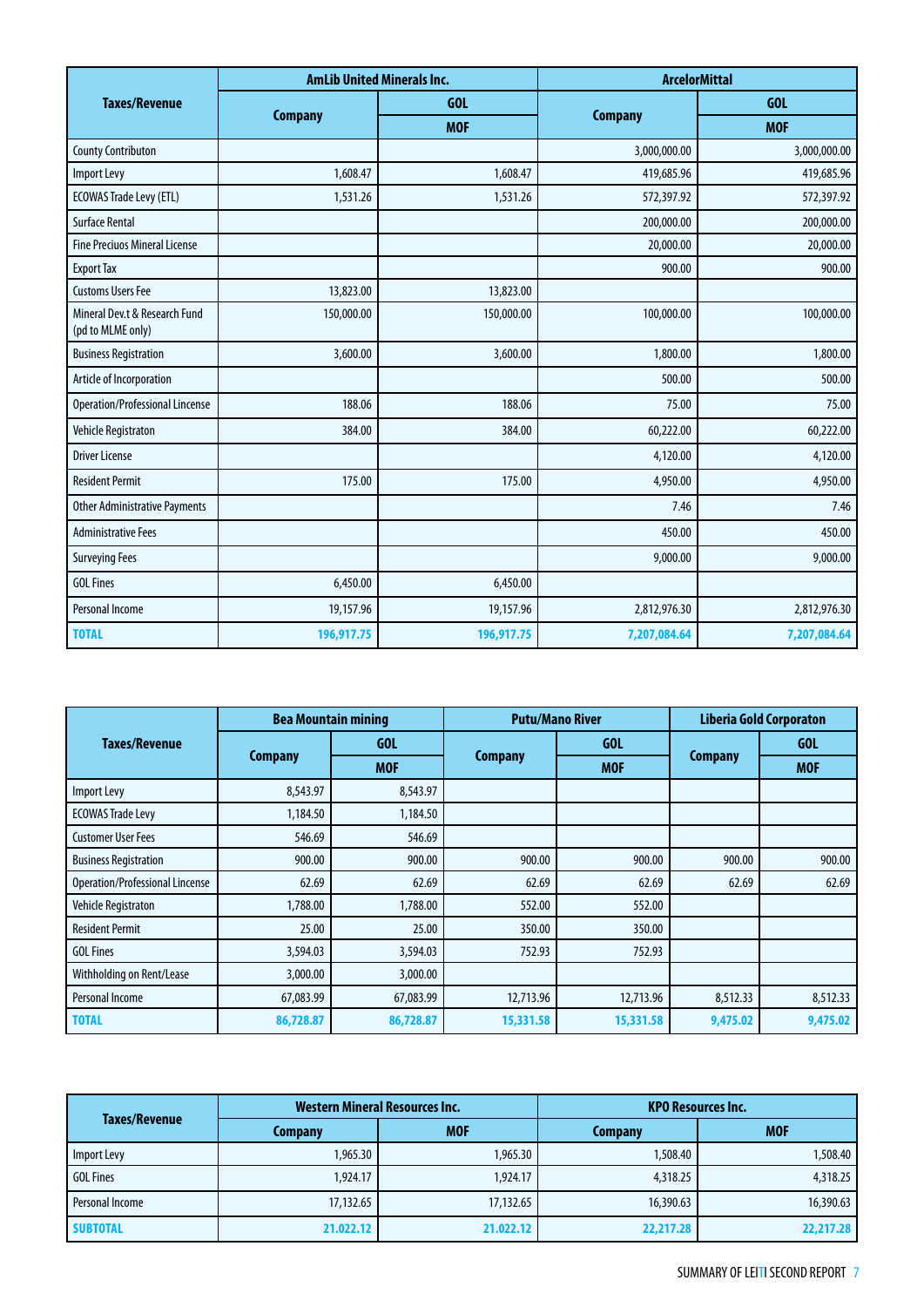|                                        | <b>BHP Billiton World Exploration</b> |              | <b>Humming bird Resources</b> |            | <b>Ducor Minerals Inc.</b> |            |
|----------------------------------------|---------------------------------------|--------------|-------------------------------|------------|----------------------------|------------|
| <b>Taxes/Revenue</b>                   |                                       | GOL          |                               | GOI.       |                            | GOL        |
|                                        | <b>Company</b>                        | <b>MOF</b>   | <b>Company</b>                | <b>MOF</b> | <b>Company</b>             | <b>MOF</b> |
| <b>Excise Tax</b>                      | 42,452.01                             | 42,452.01    |                               |            |                            |            |
| <b>Import Levy</b>                     | 379,320.22                            | 379,320.22   | 1,890.49                      | 1,890.49   |                            |            |
| <b>ECOWAS Trade Levy</b>               | 24,551.45                             | 24,551.45    | 333.80                        | 333.80     |                            |            |
| Class (A, B, C) License                |                                       |              | 5,000.00                      | 5,000.00   |                            |            |
| <b>Surface Rental</b>                  | 82,171.48                             | 82,171.48    |                               |            |                            |            |
| <b>Export Tax</b>                      | 200.00                                | 200.00       |                               |            |                            |            |
| <b>Business Registration</b>           | 962.69                                | 962.69       | 1,800.00                      | 1,800.00   | 1,800.00                   | 1,800.00   |
| <b>Operation/Professional Lincense</b> |                                       |              | 125.37                        | 125.37     | 125.37                     | 125.37     |
| Vehicle Registraton                    | 7,190.00                              | 7,190.00     | 1,542.00                      | 1,542.00   | 456.00                     | 456.00     |
| <b>Driver License</b>                  | 35.00                                 | 35.00        |                               |            |                            |            |
| <b>Resident Permit</b>                 | 4,025.00                              | 4,025.00     | 725.00                        | 725.00     |                            |            |
| <b>Other Administrative Payments</b>   | 950.00                                | 950.00       |                               |            | 20.90                      | 20.90      |
| <b>GOL Fines</b>                       | 7,691.50                              | 7,691.50     | 1,800.00                      | 1,800.00   |                            |            |
| Personal Income                        | 674,773.36                            | 674,773.36   | 9.595.29                      | 9.595.29   | 110,284.31                 | 110,284.31 |
| <b>Exploration License Fees</b>        | 65,000.00                             | 65,000.00    | 338,036.32                    | 338,036.32 | 82,925.00                  | 82,925.00  |
| <b>Work Permit</b>                     | 5,420.00                              | 5,420.00     |                               |            |                            |            |
| <b>Fire Safety</b>                     |                                       |              | 20.00                         | 20.00      |                            |            |
| <b>TOTAL</b>                           | 1,294,742.71                          | 1,294,742.71 | 360,868.27                    | 360,868.27 | 195,611.58                 | 195,611.58 |

|                                        | <b>Prideland Development</b> |            | <b>Vision Inc.</b> |            |  |
|----------------------------------------|------------------------------|------------|--------------------|------------|--|
| <b>Taxes/Revenue</b>                   | <b>Company</b>               | <b>MOF</b> | <b>Company</b>     | <b>MOF</b> |  |
| <b>Customs User Fees</b>               | 419.63                       | 419.63     |                    |            |  |
| <b>Excise Tax</b>                      |                              |            |                    |            |  |
| Import Levy                            | 7,054.12                     | 7,054.12   |                    |            |  |
| <b>ECOWAS Trade Levy (ETL)</b>         | 733.70                       | 733.70     |                    |            |  |
| Class (A, B, C) License                | 5,000.00                     | 5,000.00   |                    |            |  |
| Royalty                                |                              |            | 2,682.43           | 2,682.43   |  |
| <b>Dealer License</b>                  |                              |            | 20,000.00          | 20,000.00  |  |
| GST                                    | 5,681.03                     | 5,681.03   |                    |            |  |
| <b>Broker License</b>                  | 1,350.00                     | 1,350.00   |                    |            |  |
| <b>Dealer License</b>                  | 5,000.00                     | 5,000.00   |                    |            |  |
| <b>Business Registration</b>           | 900.00                       | 900.00     | 1,800.00           | 1,800.00   |  |
| Article of Incorporation               |                              |            |                    |            |  |
| <b>Operation/Professional Lincense</b> | 62.69                        | 62.69      | 62.69              | 62.69      |  |
| Vehicle Registraton                    | 497.00                       | 497.00     |                    |            |  |
| <b>Resident Permit</b>                 |                              |            | 250.00             | 250.00     |  |
| Personal Income                        |                              |            | 60.00              | 60.00      |  |
| <b>Fire Safety</b>                     |                              |            | 13.43              | 13.43      |  |
| <b>TOTAL</b>                           | 26,698.17                    | 26,698.17  | 24,868.55          | 24,868.55  |  |

| Taxes/Revenue                   |                | <b>China Union Investment</b> | <b>Nimba Diamond Enterprise</b> |            |  |
|---------------------------------|----------------|-------------------------------|---------------------------------|------------|--|
|                                 | <b>Company</b> | <b>MOF</b>                    | <b>Company</b>                  | <b>MOF</b> |  |
| Dealer Lcense                   |                |                               | 1,500.00                        | 1,500.00   |  |
| <b>Business Registration</b>    | 900.00         | 900.00                        |                                 |            |  |
| Operation/Professional Lincense | 62.69          | 62.69                         |                                 |            |  |
| <b>TOTAL</b>                    | 962.69         | 962.69                        | 1,500.00                        | 1,500.00   |  |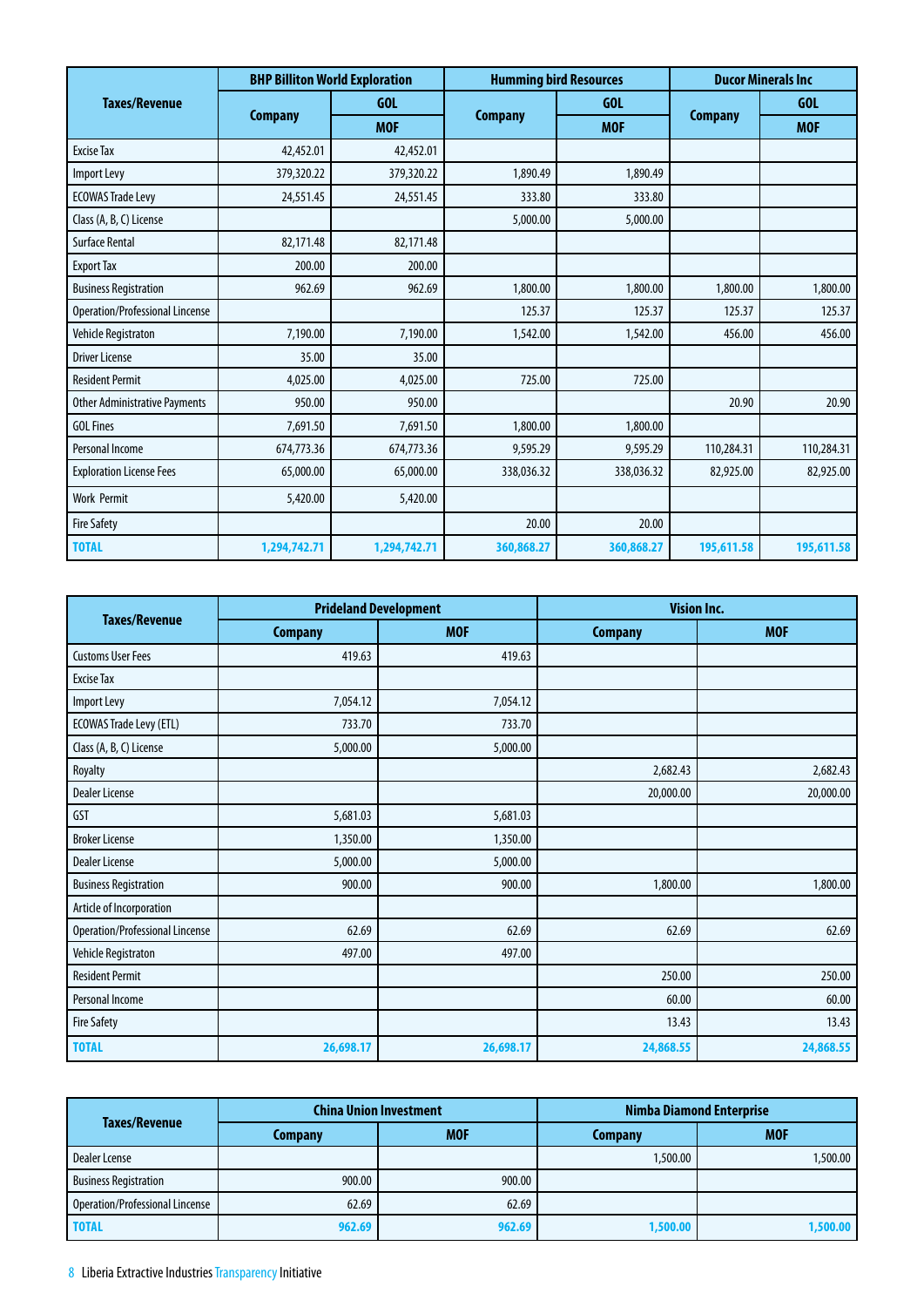|                                        | <b>Italgems Inc</b> |            | <b>Black Sand Mines Limited</b> |            | <b>Texas International Group</b> |            |
|----------------------------------------|---------------------|------------|---------------------------------|------------|----------------------------------|------------|
| <b>Taxes/Revenue</b>                   | <b>Company</b>      | <b>MOF</b> | <b>Company</b>                  | <b>MOF</b> | <b>Company</b>                   | <b>MOF</b> |
| Corporate Profit Tax/Turnover<br>Tax   |                     |            |                                 |            | 19,926.44                        | 19,926.44  |
| <b>Customs User Fees</b>               |                     |            |                                 |            | 273.49                           | 273.49     |
| <b>Excise Tax</b>                      |                     |            | 925.65                          | 925.65     |                                  |            |
| Import Levy                            |                     |            | 462.83                          | 462.83     | 28,204.73                        | 28,204.73  |
| <b>ECOWAS Trade Levy (ETL)</b>         |                     |            | 92.57                           | 92.57      | 20,162.84                        | 20,162.84  |
| Class (A, B, C) License                | 5,000.00            | 5,000.00   |                                 |            |                                  |            |
| Royalty                                | 2,103.35            | 2,103.35   |                                 |            | 73,545.06                        | 73,545.06  |
| <b>Dealer License</b>                  |                     |            |                                 |            | 20,000.00                        | 20,000.00  |
| <b>Business Registration</b>           |                     |            | 900.00                          | 900.00     | 900.00                           | 900.00     |
| Article of Incorporation               |                     |            | 100.00                          | 100.00     |                                  |            |
| <b>Operation/Professional Lincense</b> |                     |            |                                 |            | 62.69                            | 62.69      |
| Vehicle Registraton                    |                     |            |                                 |            | 857.00                           | 857.00     |
| <b>Resident Permit</b>                 | 200.00              | 200.00     |                                 |            | 1,500.00                         | 1,500.00   |
| Personal Income                        | 2,935.86            | 2,935.86   |                                 |            | 8,857.79                         | 8,857.79   |
| <b>Work Permit</b>                     |                     |            |                                 |            | 4,050.00                         | 4,050.00   |
| <b>TOTAL</b>                           | 10,239.21           | 10,239.21  | 2,481.05                        | 2,481.05   | 178,340.04                       | 178,340.04 |

|                                        | <b>Royal Company</b> |            | <b>ADMT Company</b> |            |  |
|----------------------------------------|----------------------|------------|---------------------|------------|--|
| <b>Taxes/Revenue</b>                   | <b>Company</b>       | <b>MOF</b> | <b>Company</b>      | <b>MOF</b> |  |
| Corporate Profit Tax/Turnover<br>Tax   | 1,600.00             | 1,600.00   | 2,869.01            | 2,869.01   |  |
| <b>Export Tax</b>                      | 100.00               | 100.00     |                     |            |  |
| <b>Import Levy</b>                     |                      |            | 22,509.23           | 22,509.23  |  |
| <b>ECOWAS Trade Levy (ETL)</b>         |                      |            | 850.52              | 850.52     |  |
| Class (A, B, C) License                |                      |            | 150.00              | 150.00     |  |
| Royalty                                | 157,640.20           | 157,640.20 | 18,313.23           | 18,313.23  |  |
| <b>Broker License</b>                  |                      |            | 1,500.00            | 1,500.00   |  |
| <b>Dealer License</b>                  | 25,000.00            | 25,000.00  |                     |            |  |
| <b>Business Registration</b>           | 800.00               | 800.00     | 59.70               | 59.70      |  |
| <b>Operation/Professional Lincense</b> |                      |            | 62.69               | 62.69      |  |
| Vehicle Registraton                    | 384.00               | 384.00     |                     |            |  |
| <b>Resident Permit</b>                 | 300.00               | 300.00     |                     |            |  |
| Personal Income                        | 935.83               | 935.83     | 1,034.36            | 1,034.36   |  |
| Rent/Lease                             | 800.00               | 800.00     | 300.00              | 300.00     |  |
| <b>GOL Fines</b>                       |                      |            | 3,052.00            | 3,052.00   |  |
| <b>Work Permits</b>                    |                      |            | 150.00              | 150.00     |  |
| <b>Fire Safety</b>                     | 13.43                | 13.43      |                     |            |  |
| <b>TOTAL</b>                           | 187,573.46           | 187,573.46 | 50,850.74           | 50,850.74  |  |

| <b>Taxes/Revenue</b>            | <b>Deveton Mining Company</b> |            | <b>Sinoe Exploration Ltd.</b> |            | <b>Kwakmas Inc.</b> |            |
|---------------------------------|-------------------------------|------------|-------------------------------|------------|---------------------|------------|
|                                 | <b>Company</b>                | <b>MOF</b> | <b>Company</b>                | <b>MOF</b> | <b>Company</b>      | <b>MOF</b> |
| <b>Exploration License Fees</b> | 116,187.45                    | 116,187.45 |                               |            |                     |            |
| <b>Business Registration</b>    |                               |            | 900.00                        | 900.00     |                     |            |
| Article of Incorporation        |                               |            | 20.00                         | 20.00      |                     |            |
| Operation/Professional Lincense |                               |            | 62.69                         | 62.69      |                     |            |
| Vehicle Registraton             |                               |            |                               |            | 96.00               | 96.00      |
| <b>TOTAL</b>                    | 116,187.45                    | 116,187.45 | 982.69                        | 982.69     | 96.00               | 96.00      |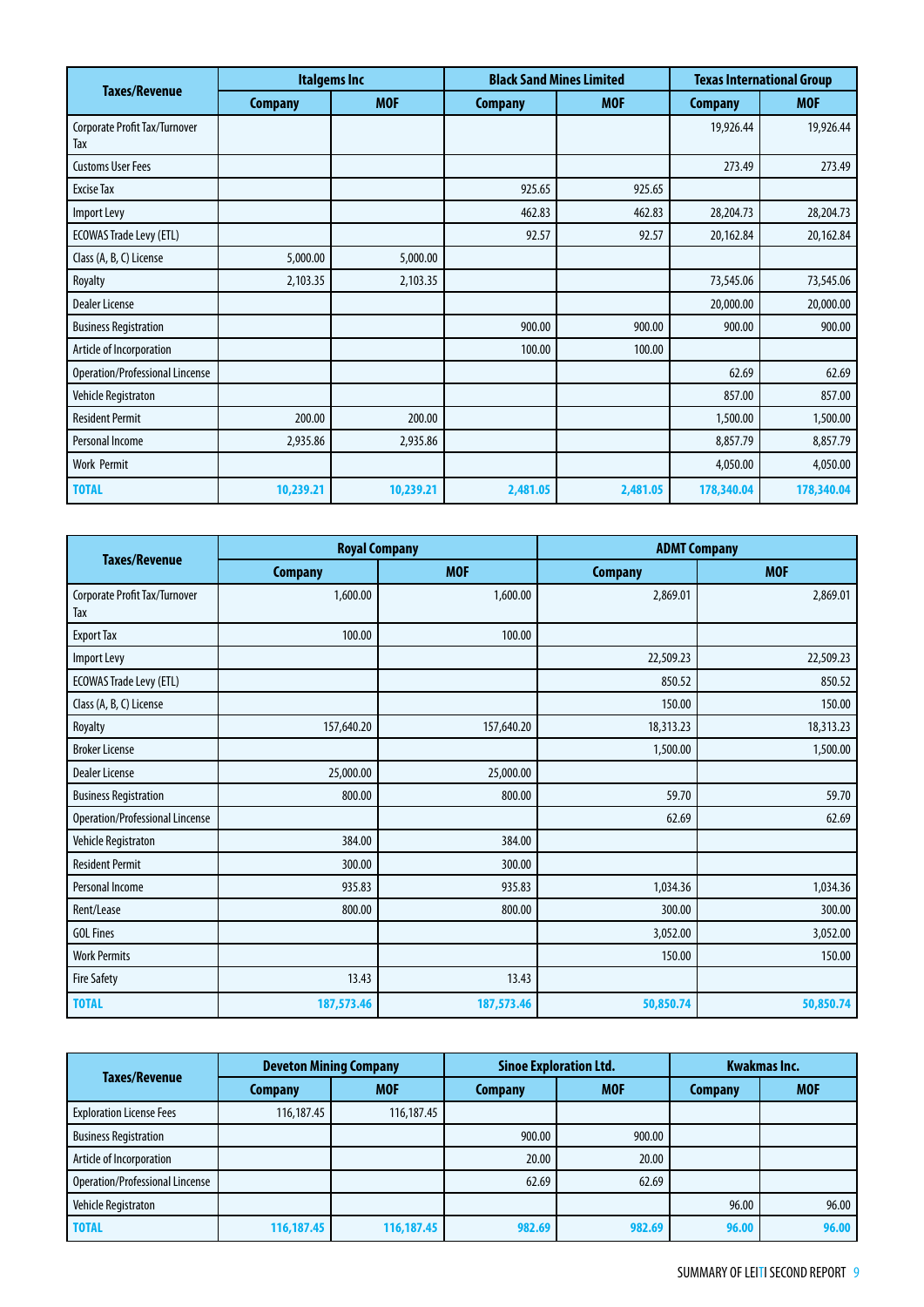| <b>Taxes/Revenue</b>            | <b>Broadway Consolidated Plc</b> |            | <b>Afro Minerals Inc.</b> |            |  |
|---------------------------------|----------------------------------|------------|---------------------------|------------|--|
|                                 | <b>Company</b>                   | <b>MOF</b> | <b>Company</b>            | <b>MOF</b> |  |
| <b>Business Registration</b>    | 962.69                           | 962.69     | 900.00                    | 900.00     |  |
| Operation/Professional Lincense |                                  |            | 62.69                     | 62.69      |  |
| Vehicle Registraton             | 303.00                           | 303.00     |                           |            |  |
| <b>Resident Permit</b>          | 175.00                           | 175.00     |                           |            |  |
| <b>Exploration License Fees</b> | 99,526.10                        | 99,526.10  |                           |            |  |
| <b>TOTAL</b>                    | 100,966.79                       | 100,966.79 | 962.69                    | 962.69     |  |

|                                        | <b>Gemmacom Libera Limited</b> |            | <b>KBL Mining Company</b> |            | <b>Macenmo Incorporated</b> |            |
|----------------------------------------|--------------------------------|------------|---------------------------|------------|-----------------------------|------------|
| <b>Taxes/Revenue</b>                   | <b>Company</b>                 | <b>MOF</b> | <b>Company</b>            | <b>MOF</b> | <b>Company</b>              | <b>MOF</b> |
| Corporate Profit Tax/Turnover<br>Tax   | 964.20                         | 964.20     |                           |            |                             |            |
| <b>Exploration License Fees</b>        |                                |            |                           |            | 54,536.86                   | 54,536.86  |
| Import Levy                            |                                |            | 2,380.78                  | 2,380.78   |                             |            |
| <b>ECOWAS Trade Levy (ETL)</b>         |                                |            | 2,438.36                  | 2,438.36   |                             |            |
| Class (A, B, C) License                |                                |            | 10,000.00                 | 10,000.00  |                             |            |
| Royalty                                | 18,676.35                      | 18,676.35  |                           |            |                             |            |
| <b>Broker License</b>                  | 1,500.00                       | 1,500.00   |                           |            |                             |            |
| <b>Dealer License</b>                  | 5,000.00                       | 5,000.00   |                           |            |                             |            |
| <b>Business Registration</b>           | 900.00                         | 900.00     | 59.70                     | 59.70      | 900.00                      | 900.00     |
| <b>Operation/Professional Lincense</b> |                                |            | 62.69                     | 62.69      | 62.69                       | 62.69      |
| Vehicle Registraton                    | 342.00                         | 342.00     | 1,524.00                  | 1,524.00   |                             |            |
| <b>Resident Permit</b>                 | 100.00                         | 100.00     | 200.00                    | 200.00     |                             |            |
| Personal Income                        | 890.50                         | 890.50     | 2,384.05                  | 2,384.05   |                             |            |
| Rent/Lease                             |                                |            |                           |            |                             |            |
| <b>GOL Fnes</b>                        |                                |            | 6,981.09                  | 6,981.09   |                             |            |
| <b>Work Permits</b>                    | 900.00                         | 900.00     |                           |            |                             |            |
| <b>TOTAL</b>                           | 29,273.05                      | 29,273.05  | 26,030.67                 | 26,030.67  | 55,499.55                   | 55,499.55  |

|                                        | <b>China Unon (Hong-Kong) Gold</b> |            | <b>Ocean Bottom Resources West</b> |            | <b>Yuly Diam Company Inc.</b> |            |
|----------------------------------------|------------------------------------|------------|------------------------------------|------------|-------------------------------|------------|
| <b>Taxes/Revenue</b>                   | <b>Company</b>                     | <b>MOF</b> | <b>Company</b>                     | <b>MOF</b> | <b>Company</b>                | <b>MOF</b> |
| <b>Surface Rental</b>                  | 98,842.16                          | 98,842.16  |                                    |            |                               |            |
| <b>Exploration License Fees</b>        | 10,000.00                          | 10,000.00  | 130,000.00                         | 130,000.00 |                               |            |
| <b>Business Registration</b>           | 900.00                             | 900.00     | 900.00                             | 900.00     | 59.70                         | 59.70      |
| Article of Incorporation               | 20.00                              | 20.00      | 20.00                              | 20.00      | 10.00                         | 10.00      |
| <b>Operation/Professional Lincense</b> | 62.69                              | 62.69      | 62.69                              | 62.69      | 62.69                         | 62.69      |
| Corporate Profit Tax/Turnover<br>Tax   |                                    |            |                                    |            | 400.00                        | 400.00     |
| Royalty                                |                                    |            |                                    |            | 69,787.43                     | 69,787.43  |
| <b>Broker License</b>                  |                                    |            |                                    |            | 1,500.00                      | 1,500.00   |
| <b>Dealer License</b>                  |                                    |            |                                    |            | 20,000.00                     | 20,000.00  |
| Personal Income                        |                                    |            |                                    |            | 504.14                        | 504.14     |
| <b>Other Administrative Payments</b>   |                                    |            | 5.97                               | 5.97       | 7.46                          | 7.46       |
| <b>Work Permits</b>                    |                                    |            |                                    |            | 800.00                        | 800.00     |
| <b>Fire Safety</b>                     |                                    |            |                                    |            | 13.43                         | 13.43      |
| <b>TOTAL</b>                           | 109,824.85                         | 109,824.85 | 130,988.66                         | 130,988.66 | 93,144.85                     | 93,144.85  |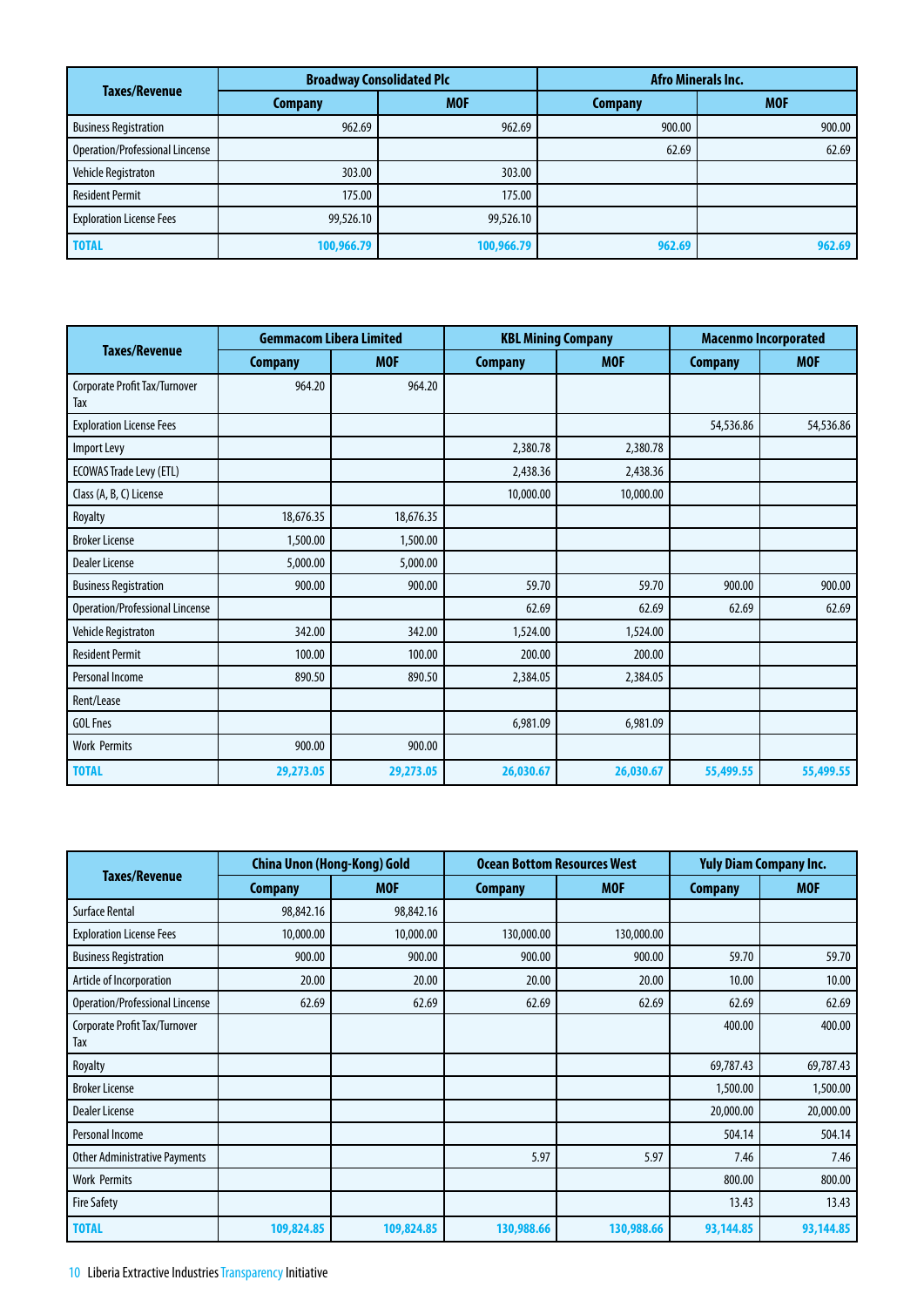# **Forestry sector**

|                                    |                | <b>Tarpeh Timber Corp.</b> |                           |                | <b>B &amp; V Timber</b> |                           |                | <b>Bargo &amp; Bargor Enterprises Inc.</b> |                           |  |
|------------------------------------|----------------|----------------------------|---------------------------|----------------|-------------------------|---------------------------|----------------|--------------------------------------------|---------------------------|--|
| <b>Taxes/Revenue</b>               |                |                            | GOL                       |                |                         | <b>GOL</b>                |                |                                            | <b>GOL</b>                |  |
|                                    | <b>Company</b> | <b>MOF</b>                 | <b>FDA</b><br>(Regulator) | <b>Company</b> | <b>MOF</b>              | <b>FDA</b><br>(Regulator) | <b>Company</b> | <b>MOF</b>                                 | <b>FDA</b><br>(Regulator) |  |
| <b>Stumpage Fee</b>                |                |                            |                           |                |                         |                           |                |                                            |                           |  |
| <b>Surface Rental</b>              | 37,500.00      | 37,500.00                  |                           |                |                         |                           |                |                                            |                           |  |
| Rubber/Wood Product Export<br>Fees |                |                            |                           |                |                         |                           | 6,250.00       |                                            | 6,250.00                  |  |
| <b>Block Inspection Fees</b>       | 100.00         | 100.00                     |                           |                |                         |                           |                |                                            |                           |  |
| <b>Bid Premium</b>                 | 25,000.00      |                            | 25,000.00                 |                |                         |                           |                |                                            |                           |  |
| Area Fees                          | 12,500.00      |                            | 12,500.00                 | 18,750.00      |                         | 18,750.00                 | 2,000.00       |                                            | 2,000.00                  |  |
| Contract Admin, Fee                |                |                            |                           |                |                         |                           | 1,000.00       |                                            | 1,000.00                  |  |
| Operation/Professional             | 62.69          | 62.69                      |                           | 62.69          | 62.69                   |                           |                |                                            |                           |  |
| <b>Business Registration</b>       | 59.70          | 59.70                      |                           | 59.70          | 59.70                   |                           |                |                                            |                           |  |
| Article of Incorporation           |                |                            |                           |                |                         |                           | 59.70          | 59.70                                      |                           |  |
| Vehicle Registraton                |                |                            |                           | 151.97         | 151.97                  |                           | 62.69          | 62.69                                      |                           |  |
| <b>GOL Fines</b>                   | 2,000.00       | 2,000.00                   |                           |                |                         |                           |                |                                            |                           |  |
| <b>Miscellaneous</b>               | 100.00         |                            | 100.00                    |                |                         |                           |                |                                            |                           |  |
| <b>Subtotal</b>                    | 77,322.39      | 39,722.39                  | 37,600.00                 | 19,024.36      | 274.36                  | 18,750.00                 | 9,372.39       | 122.39                                     | 9,250.00                  |  |
| <b>TOTAL</b>                       | 77,322.39      |                            | 77,322.39                 | 19,024.36      |                         | 19,024.36                 | 9.372.39       |                                            | 9.372.39                  |  |

| <b>Taxes/Revenue</b>                  | <b>Unitimber Corporation</b> |            | <b>Universal Forestry</b> |            | <b>Malavasi Logging</b> |            |
|---------------------------------------|------------------------------|------------|---------------------------|------------|-------------------------|------------|
|                                       | <b>Company</b>               | <b>MOF</b> | <b>Company</b>            | <b>MOF</b> | <b>Company</b>          | <b>MOF</b> |
| <b>Stumpage Fee</b>                   | 62,689.78                    | 62,689.78  |                           |            |                         |            |
| <b>Bid Premium</b>                    |                              |            | 200.00                    | 200.00     |                         |            |
| Log Export Fees                       | 102,831.02                   | 102,831.02 | 779.42                    | 779.42     |                         |            |
| <b>ECOWAS Trade Levy (ETL)</b>        |                              |            | 1,257.40                  | 1,257.40   |                         |            |
| <b>Excise Tax</b>                     |                              |            | 5,199.00                  | 5,199.00   |                         |            |
| <b>Import Levy</b>                    |                              |            | 5,280.89                  | 5,280.89   |                         |            |
| <b>Customs User Fees</b>              |                              |            | 626.36                    | 626.36     |                         |            |
| <b>Export Tax</b>                     | 400.00                       | 400.00     | 150.00                    | 150.00     |                         |            |
| <b>Sawmill Permit Fees</b>            |                              |            | 1,500.00                  | 1,500.00   |                         |            |
| Corporate Profit Tax/Turnover<br>Tax  | 10,124.94                    | 10,124.94  |                           |            |                         |            |
| Article of Incorporation              |                              |            | 10.00                     | 10.00      |                         |            |
| Vehicle Registration                  |                              |            | 633.00                    | 663.00     | 864.00                  | 864.00     |
| <b>Driver License</b>                 |                              |            | 25.00                     |            |                         |            |
| <b>Resident Permit</b>                |                              |            | 125.00                    | 125.00     | 100.00                  | 100.00     |
| <b>Business Registration</b>          | 1,800.00                     | 1,800.00   | 59.70                     | 59.70      | 900.00                  | 900.00     |
| <b>Rental Income</b>                  | 253.73                       | 253.73     |                           |            |                         |            |
| Personal Income                       |                              |            | 772.18                    | 588.22     | 3,810.77                | 3,810.77   |
| Withholdings on rent/lease            | 133.33                       | 133.33     | 810.00                    | 810.00     | 240.00                  | 240.00     |
| <b>GOL Fines</b>                      |                              |            | 3,787.12                  | 3,787.12   |                         |            |
| <b>Operation/Professional License</b> |                              |            | 62.69                     | 62.69      | 62.69                   | 62.69      |
| <b>TOTAL</b>                          | 178,232.80                   | 178,232.80 | 21,307.76                 | 21,098.80  | 5,977.46                | 5,977.46   |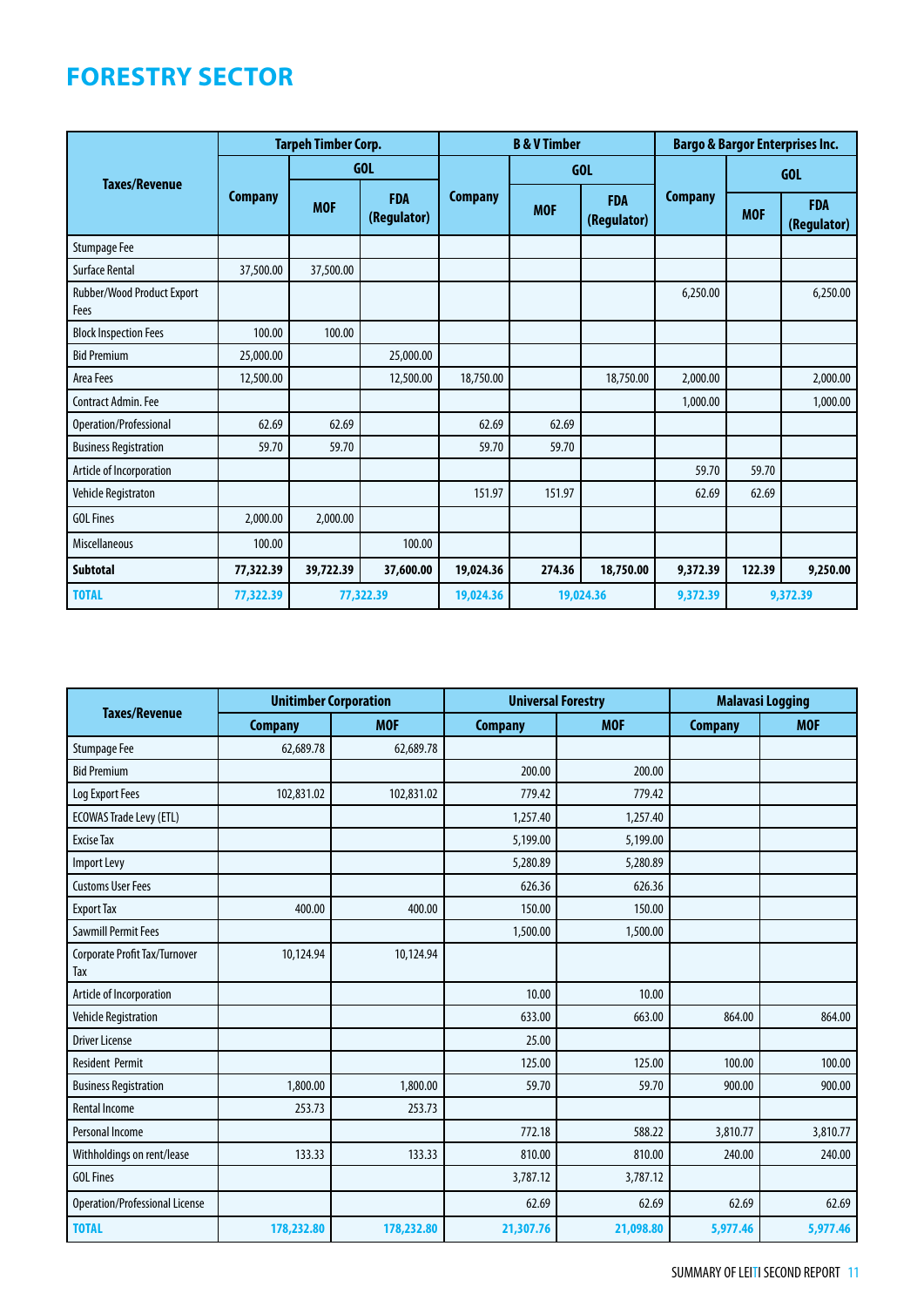| <b>Taxes/Revenue</b>                 | Liberia Tree & Trading Co. |            | <b>Euro Logging Co.</b> |            | D.C. Wilson Inc. |            |
|--------------------------------------|----------------------------|------------|-------------------------|------------|------------------|------------|
|                                      | <b>Company</b>             | <b>MOF</b> | <b>Company</b>          | <b>MOF</b> | <b>Company</b>   | <b>MOF</b> |
| <b>ECOWAS Trade Levy (ETL)</b>       |                            |            | 2,419.28                | 2,419.28   |                  |            |
| <b>Customs User Fees</b>             |                            |            | 3,628.78                | 3,628.78   |                  |            |
| Corporate Profit Tax/Turnover<br>Tax | 940.00                     | 940.00     | 1,720.00                | 1,720.00   |                  |            |
| <b>Business Registration</b>         | 59.70                      | 59.70      | 900.00                  | 900.00     |                  |            |
| Vehicle Registration                 |                            |            | 7,965.00                | 7,965.00   |                  |            |
| Rent/Lease                           |                            |            | 180.00                  | 180.00     |                  |            |
| <b>Real Estate Tax</b>               |                            |            | 248.50                  | 248.50     |                  |            |
| Dividends to GOL                     |                            |            | 100.00                  | 100.00     |                  |            |
| Personal Income                      |                            |            | 8,368.90                | 8,368.90   |                  |            |
| <b>Resident Permit</b>               |                            |            | 725.00                  | 725.00     |                  |            |
| <b>GOL Fines</b>                     |                            |            | 1,050.00                | 1,050.00   |                  |            |
| <b>Driver License</b>                |                            |            |                         |            | 25.00            | 25.00      |
| Operation/Professional License       | 62.69                      | 62.69      | 125.37                  | 125.37     |                  |            |
| <b>TOTAL</b>                         | 1,062.39                   | 1,062.39   | 27,421.83               | 27,421.83  | 25.00            | 25.00      |

|                                         | <b>Omiejoe Group of</b> |            | <b>Buchanan Renewable Energy</b> |              |                           |  |
|-----------------------------------------|-------------------------|------------|----------------------------------|--------------|---------------------------|--|
| <b>Taxes/Revenue</b>                    |                         |            |                                  | GOL          |                           |  |
|                                         | <b>Company</b>          | <b>MOF</b> | <b>Company</b>                   | <b>MOF</b>   | <b>FDA</b><br>(Regulator) |  |
| <b>Stumpage Fee</b>                     |                         |            | 24,929.02                        | 28,948.97    |                           |  |
| <b>Auction Fee</b>                      |                         |            |                                  |              | 31,642.00                 |  |
| Rubber/Wood products Export<br>Fees     |                         |            | 18,741.54                        | 18,741.54    |                           |  |
| <b>ECOWAS Trade Levy (ETL)</b>          |                         |            | 223, 153.34                      | 223, 153.34  |                           |  |
| <b>Excise Tax</b>                       |                         |            |                                  |              |                           |  |
| Import Levy                             |                         |            | 124.060.73                       | 124.060.73   |                           |  |
| <b>Customs User Fees</b>                |                         |            | 232,983.59                       | 232,983.59   |                           |  |
| <b>Export Tax</b>                       |                         |            | 976.41                           | 976.41       |                           |  |
| Non-Timber Product-Local<br>Collection  |                         |            | 25,271.59                        | 21,830.89    |                           |  |
| Non-Timber Product-Export<br>Collection |                         |            | 16,983.87                        | 13,297.41    |                           |  |
| Corporate Profit Tax/Turnover<br>Tax    | 20.90                   | 20.90      | 42,799.90                        | 42,799.90    |                           |  |
| <b>Vehicle Registration</b>             |                         |            | 40,190.00                        | 40,190.00    |                           |  |
| <b>Driver License</b>                   |                         |            | 5,535.00                         | 5,535.00     |                           |  |
| <b>Resident Permit</b>                  |                         |            | 5,150.00                         | 5,150.00     |                           |  |
| <b>Business Registration</b>            |                         |            | 3,600.00                         | 3,600.00     |                           |  |
| <b>Real Estate Tax</b>                  |                         |            | 141.00                           | 141.00       |                           |  |
| Personal Income-Non Resident            |                         |            | 20,000.00                        | 20,000.00    |                           |  |
| Personal Income                         | 125.92                  | 125.92     | 486,079.12                       | 486,079.12   |                           |  |
| Withholdings on rent/lease              | 31.34                   | 31.34      | 44,872.02                        | 44,872.02    |                           |  |
| <b>GOL Fines</b>                        |                         |            | 4,800.01                         | 4,800.01     |                           |  |
| <b>Other Administrative Payments</b>    |                         |            | 100.00                           | 100.00       |                           |  |
| <b>Operation/Professional License</b>   |                         |            | 250.75                           | 250.75       |                           |  |
| <b>Subtotal</b>                         | 178.16                  | 178.16     | 1,320,614.89                     | 1,317,510.68 | 31,642.00                 |  |
| <b>TOTAL</b>                            | 178.16                  | 178.16     | 1,320,614.89                     |              | 1,349,152.68              |  |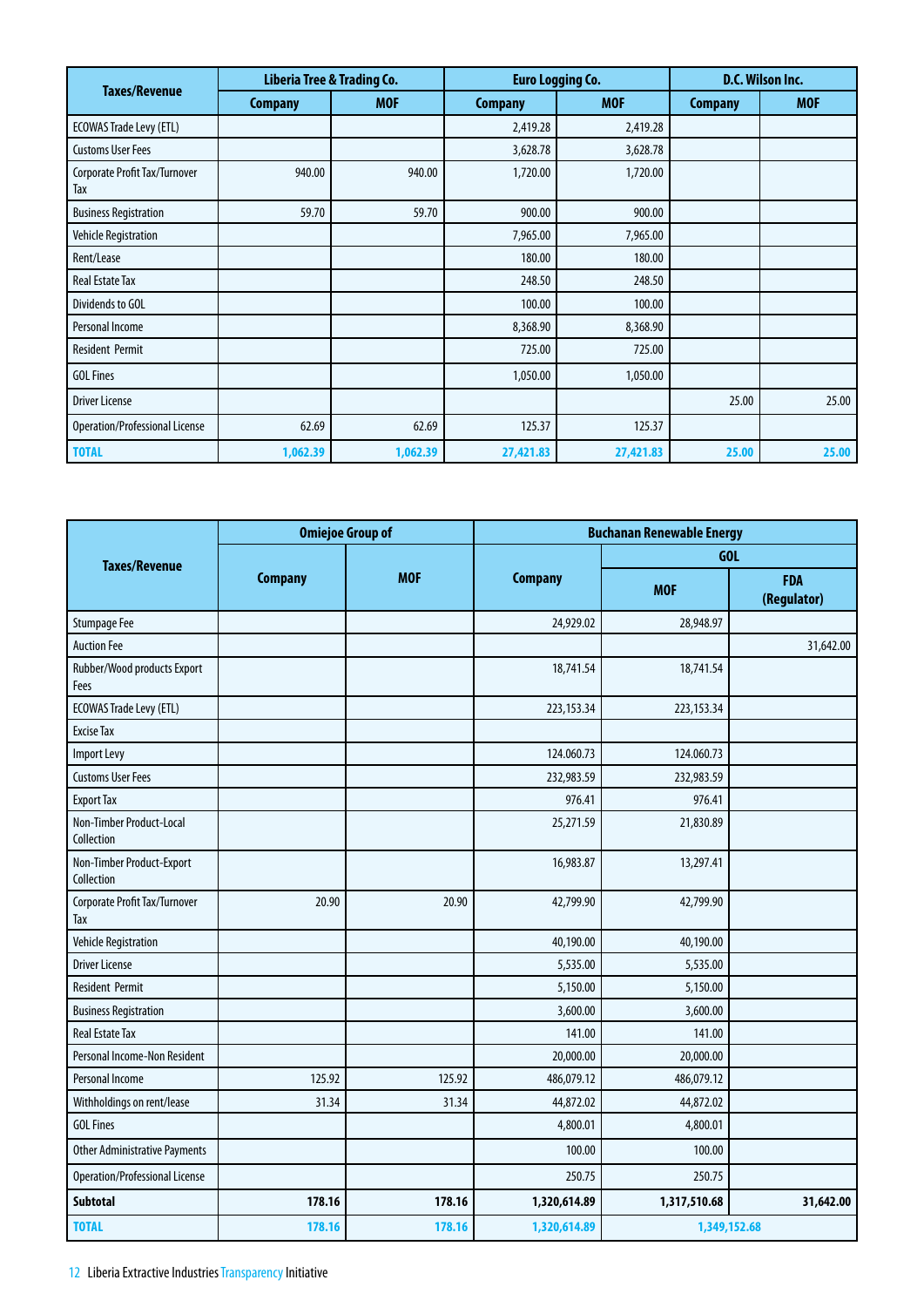| <b>Taxes/Revenue</b>                  | <b>Atlantic Resources LTD</b> |            | <b>International Consultant Capital</b> |            |  |
|---------------------------------------|-------------------------------|------------|-----------------------------------------|------------|--|
|                                       | <b>Company</b>                | <b>MOF</b> | <b>Company</b>                          | <b>MOF</b> |  |
| <b>ECOWAS Trade Levy (ETL)</b>        |                               |            | 4,446.50                                | 4,382.74   |  |
| Import Levy                           |                               |            | 26,611.01                               | 26,611.01  |  |
| <b>Customs User Fees</b>              |                               |            | 418.11                                  | 418.11     |  |
| Vehicle Registration                  |                               |            | 1,274.00                                | 1,274.00   |  |
| <b>Resident Permits</b>               |                               |            | 1,250.00                                | 1,250.00   |  |
| <b>Business Registration</b>          | 119.40                        | 119.40     | 119.40                                  | 119.40     |  |
| Personal Income                       | 148.96                        | 148.96     | 1,885.61                                | 1,885.61   |  |
| Withholdings on rent/lease            | 600.00                        | 600.00     |                                         |            |  |
| <b>GOL Fines</b>                      | 155.32                        | 155.32     | 33,138.93                               | 33,138.93  |  |
| <b>Operation/Professional License</b> | 62.69                         | 62.69      | 125.37                                  | 125.37     |  |
| <b>TOTAL</b>                          | 1,086.37                      | 1,086.37   | 69,268.94                               | 69,205.18  |  |

|                                       | <b>Geblo Logging Industry Inc.</b> |            | <b>Bopolu Development Corp.</b> |            |  |
|---------------------------------------|------------------------------------|------------|---------------------------------|------------|--|
| <b>Taxes/Revenue</b>                  | <b>Company</b>                     | <b>MOF</b> | <b>Company</b>                  | <b>MOF</b> |  |
| <b>ECOWAS Trade Levy (ETL)</b>        | 6,279.59                           | 6,279.59   |                                 |            |  |
| Import Levy                           | 1,626.61                           | 1,626.61   |                                 |            |  |
| <b>Customs User Fees</b>              | 7,790.33                           | 7,790.33   |                                 |            |  |
| <b>Business Registration</b>          | 59.70                              | 59.70      | 59.70                           | 59.70      |  |
| <b>Vehicle Registration</b>           | 192.00                             | 192.00     |                                 |            |  |
| <b>Real Estate Tax</b>                | 49.00                              | 49.00      |                                 |            |  |
| Personal Income                       | 2,103.54                           | 2,103.54   | 93.60                           | 93.60      |  |
| <b>GOL Fines</b>                      | 3,114.43                           | 3,114.43   |                                 |            |  |
| Article of Incorporation              | 10.00                              | 10.00      |                                 |            |  |
| <b>Operation/Professional License</b> | 125.37                             | 125.37     | 62.69                           | 62.69      |  |
| <b>TOTAL</b>                          | 21,350.57                          | 21,350.57  | 215.99                          | 215.99     |  |

| <b>Taxes/Revenue</b>                   | <b>Alpha Logging &amp; Wood Processing</b> |            | EJ & J Corp.   |            |
|----------------------------------------|--------------------------------------------|------------|----------------|------------|
|                                        | <b>Company</b>                             | <b>MOF</b> | <b>Company</b> | <b>MOF</b> |
| <b>Customs User Fees</b>               | 22,937.95                                  | 22,937.95  |                |            |
| <b>ECOWAS Trade Levy (ETL)</b>         | 6,436.00                                   | 6,436.00   |                |            |
| Contract Admin. Fee                    |                                            |            |                |            |
| <b>Operation/Professional Lincense</b> | 62.69                                      | 62.69      |                |            |
| <b>Business Registration</b>           | 1,800.00                                   | 1,800.00   | 179.10         | 179.10     |
| Other payments to third parties        | 1,396.24                                   | 1,396.24   |                |            |
| <b>Fire Safety</b>                     |                                            |            | 8.96           | 8.96       |
| Personal Income                        | 278.81                                     | 278.81     |                |            |
| Article of Incorporation               |                                            |            | 125.37         | 125.37     |
| Dividends of GOL                       | 52,891.07                                  | 52,891.07  |                |            |
| <b>Vehicle Registraton</b>             | 228.00                                     | 228.00     |                |            |
| <b>TOTAL</b>                           | 86.030.76                                  | 86.030.76  | 313.43         | 313.43     |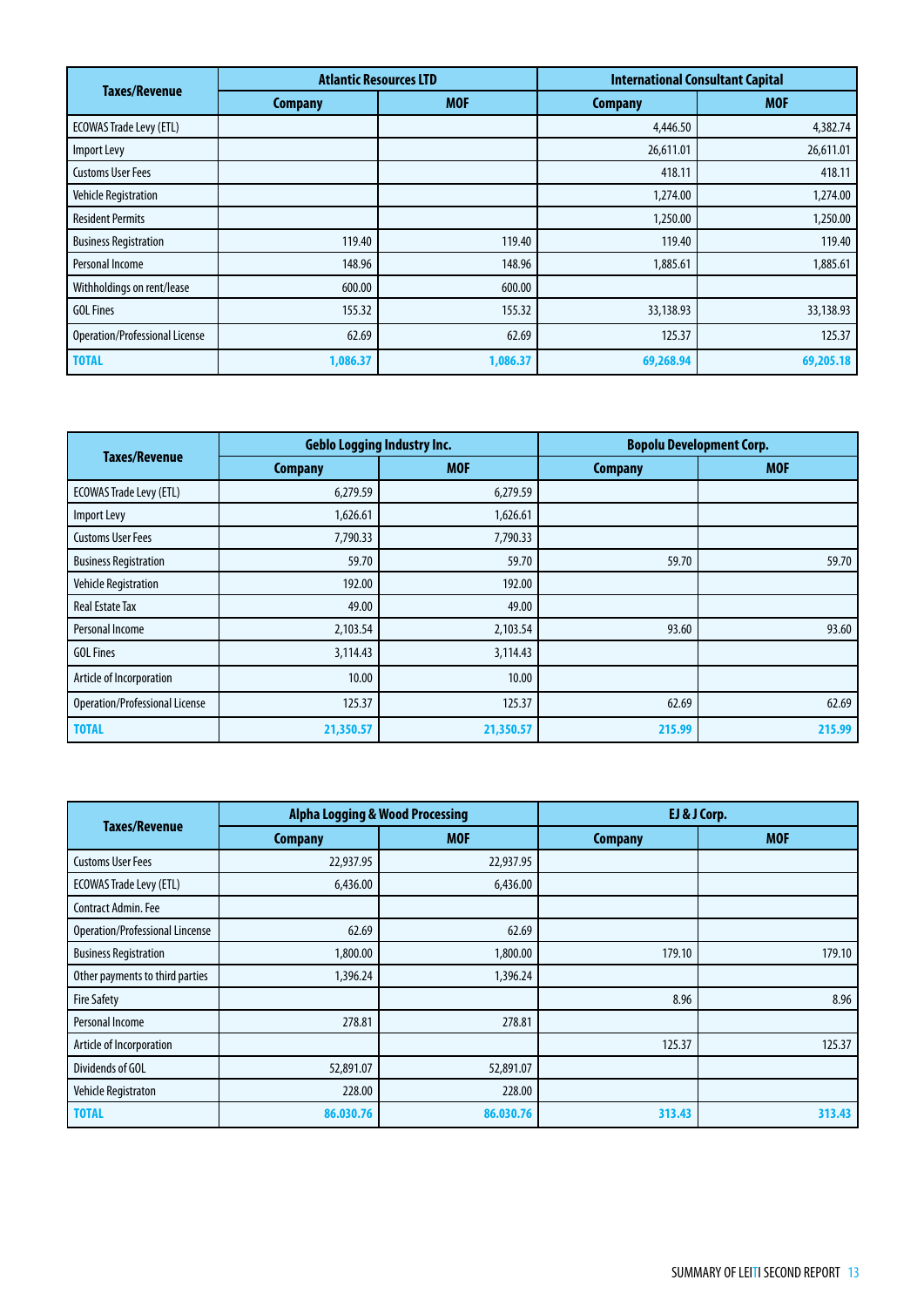# **LIST OF COMPANIES THAT SUBMITTED REPORT**

## MINING SECTOR

- 1. AmLib United Minerals INC
- 2. ArcelorMittal Liberia
- 3. BHP Billiton World Exploration
- 4. Hummingbird Resources Liberia Inc.
- 5. Ducor Minerals Inc (Diamond Fields)
- 6. Bea Mountain Mining Corporation
- 7. Putu/Mano River
- 8. Liberia Gold Corporation
- 9. Western Mineral Resources Inc
- 10. KPO Resources Inc.
- 11. Alex Steward Assayers Ltd.
- 12. Bukon Jedeh Resources Inc.
- 13. African Aura Resources (Liberia) Limited
- 14. Broadway Consolidated Plc
- 15. Afro Minerals Inc.
- 16. Deveton Mining Company
- 17. Sinoe Exploration Ltd
- 18. Kwakmas Inc
- 19. China Union Investment (Liberia) Bong Mines
- 20. Nimba Diamond Enterprise
- 21. Italgems Inc
- 22. Black Sand Mines Limited
- 23. Texas International Group
- 24. Pride land Development Corporation (Liberia) Inc.
- 25. Vision Inc
- 26. Royal Company
- 27. ADMT Company
- 28. Gemmacom Liberia Limited
- 29. KBL Mining Company
- 30. Macenmo Incorporated
- 31. China Union (Hong-Kong) Gold Investment Ltd
- 32. Ocean Bottom Resources West Africa Inc.
- 33. Yuly Diamond Company Inc.

## GOVERNMENT AGENCIES AND MINISTRIES

- 1. Ministry of Finance (MOF)
- 2. National Oil Company of Liberia (NOCAL)
- 3. Forestry Development Authority (FDA)

# OIL SECTOR

- 1. Anadarko Liberia Company
- 2. ORANTO Petroleum Company
- 3. International Resource Strategy Liberia Energy (IRSLE)
- 4. Broadway Consolidated PLC
- 5. National Oil Company of Liberia

## AGRICULTURE SECTOR

- 1. Salala Rubber Company (SRC)
- 2. Firestone Liberia
- 3. Liberia Agriculture Company (LAC)
- 4. Cavalla Rubber Company (CRC)
- 5. COCOPA Rubber Company
- 6. NOVEL Liberia Inc
- 7. Equatorial Biofuels (Lib) Inc
- 8. LIBINIC Oil Palm Inc

#### FORESTRY SECTOR

- 1. Tarpeh Timber Corporation
- 2. B & V Timber
- 3. Bargo & Bargo Enterprise Inc
- 4. Alpha Logging & Wood Processing Inc
- 5. EJ & J Corporation
- 6. Liberia Tree & Trading Corporation (LTTC)
- 7. Euro Logging Company
- 8. D.C Wilson Inc.
- 9. Geblo Logging Industry Inc
- 10. Bopolu Development Corporation
- 11. UNITIMBER Corporation
- 12. Universal Forestry Corporation
- 13. Malavasi Logging Company
- 14. Atlantic Resource Ltd
- 15. International Consultant Capital
- 16. Omiejoe Group of Companies Inc.
- 17. Buchanan Renewable Energy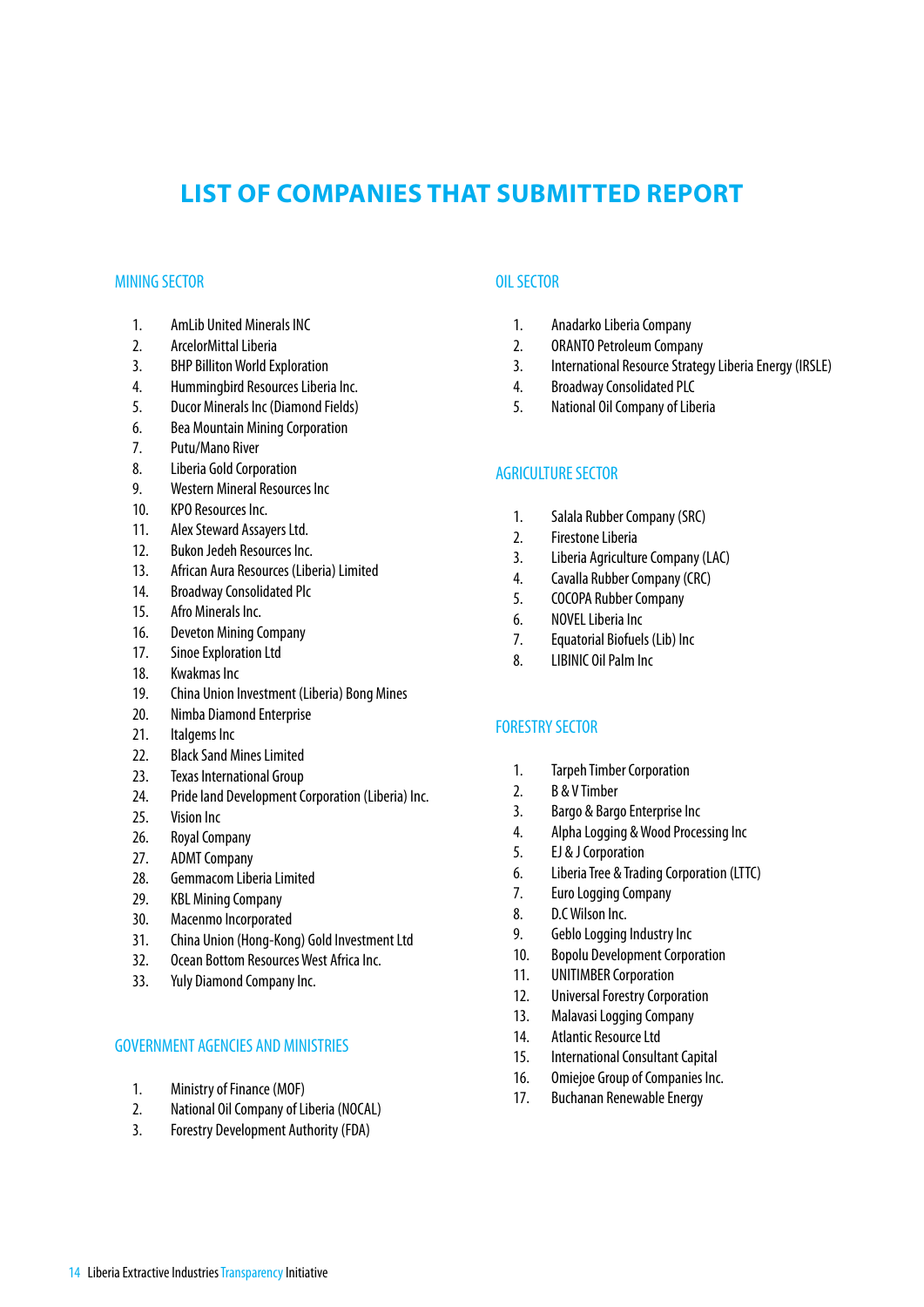\*\*\*Please note that all figures are in United States Dollars

## The LEITI Secretariat Staff

Edward R. A. Smith Acting Head of Secretariat erasmith@leiti.org.lr

Konah D. Karmo Project Accountant kdkarmo@leiti.org.lr

Hnede L. Berrian Administrative Assistant hlberrian@leiti.org.lr